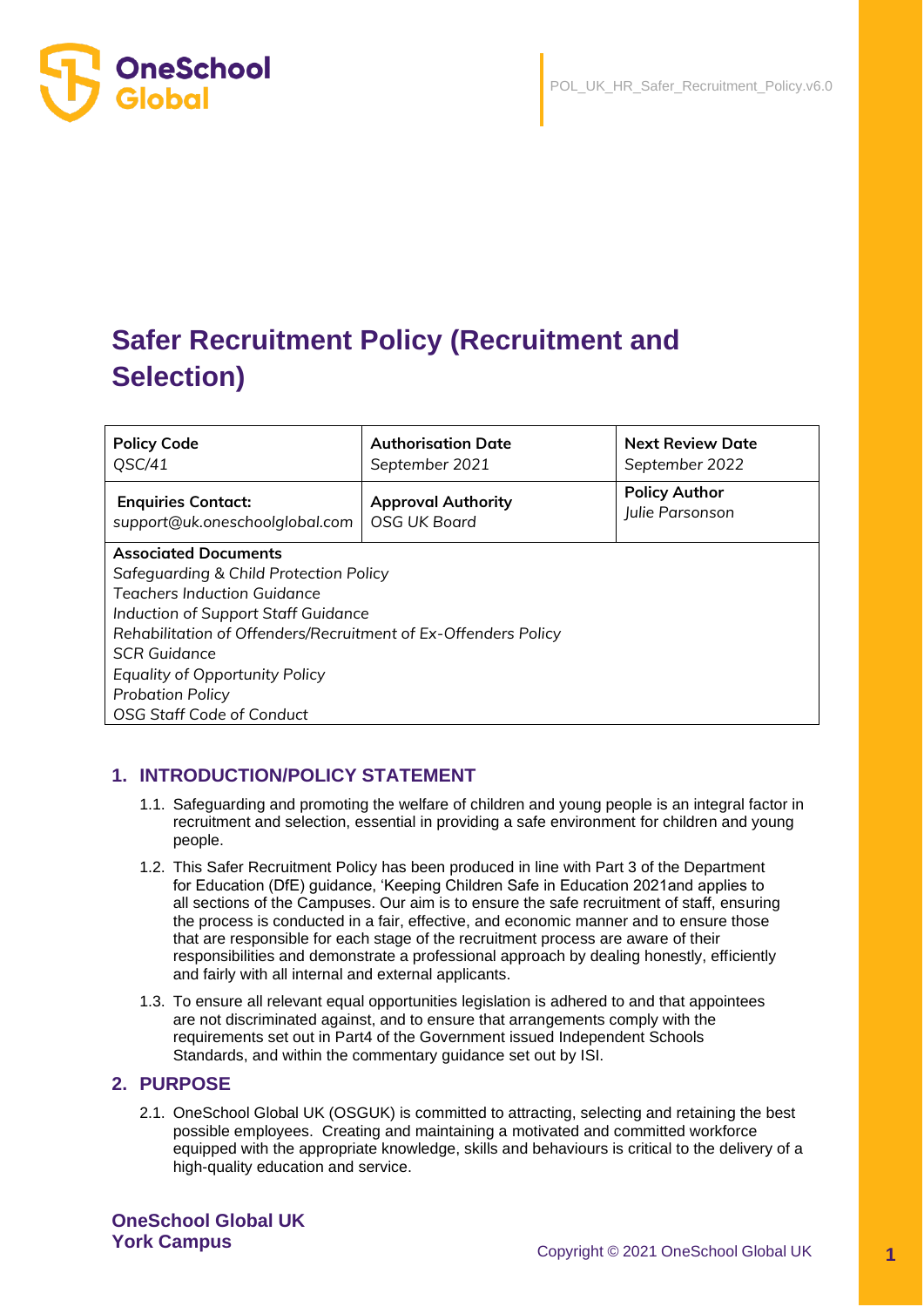

- 2.2. The aim of this policy is to ensure that the safeguarding and welfare of children and young people is delivered at each stage of the recruitment and selection process.
- 2.3. This policy aims to ensure that safe and fair recruitment and selection is conducted at all times at the campus and to avoid possible unlawful discrimination, and that a consistent approach to the appointment of staff is applied.

# **3. SCOPE**

3.1. This policy outlines the procedures by which staff are recruited to work in schools. This policy covers the process to be followed whereby staff are recruited, which includes from agencies into employment, the process of engaging agency workers into temporary supply roles, and internal non-organisational change recruitment process.

# **4. DEFINITIONS**

| Term       | <b>Definition</b>                                                     |
|------------|-----------------------------------------------------------------------|
|            | KCSIE   Refers to the latest version of the 'Keeping Children Safe in |
|            | Education' statutory guidance                                         |
| TRA        | <b>Teaching Regulation Agency</b>                                     |
| <b>SCR</b> | Single Central Record of pre-employment checks                        |
|            |                                                                       |
|            |                                                                       |
|            |                                                                       |

# **5. POLICY STATEMENT**

#### **5.1. PRINCIPLES**

- 5.1.1.OSGUK is committed to safeguarding and through the implementation of this policy and its procedure will demonstrate compliance to and follow principles of safer recruitment. This policy will support Campuses throughout the recruitment process to deter, reject, detect and prevent those who might abuse or may be unsuitable from working with children.
- 5.1.2.The Campus is committed to providing the equality of opportunity for all and ensuring that all stages of recruitment and selection are fair. Recruitment and selection procedures will be reviewed on a regular basis to ensure that applicants are not discriminated against on the grounds of race, nationality, gender, religion, age, disability, marital status, sexual orientation, gender reassignment, pregnancy and maternity. OSGUK acknowledges that unfair discrimination can arise on occasion and so will ensure that its equal opportunities policy is the foundation for all of its activities.

# **5.2. PRE-EMPLOYMENT VETTING CHECKS**

# **5.2.1.Barred list check**

- 5.2.1.1. A separate barred list check can only be carried out on staff who will be working in regulated activity. A barred list check must only be carried out in situations where **either**:
	- The receipt of an Enhanced DBS Certificate with Barred List information is pending receipt by OSGUK for a newly appointed member of staff who will be engaging in regulated activity, and where all other relevant checks have been carried out); **or**

**OneSchool Global UK**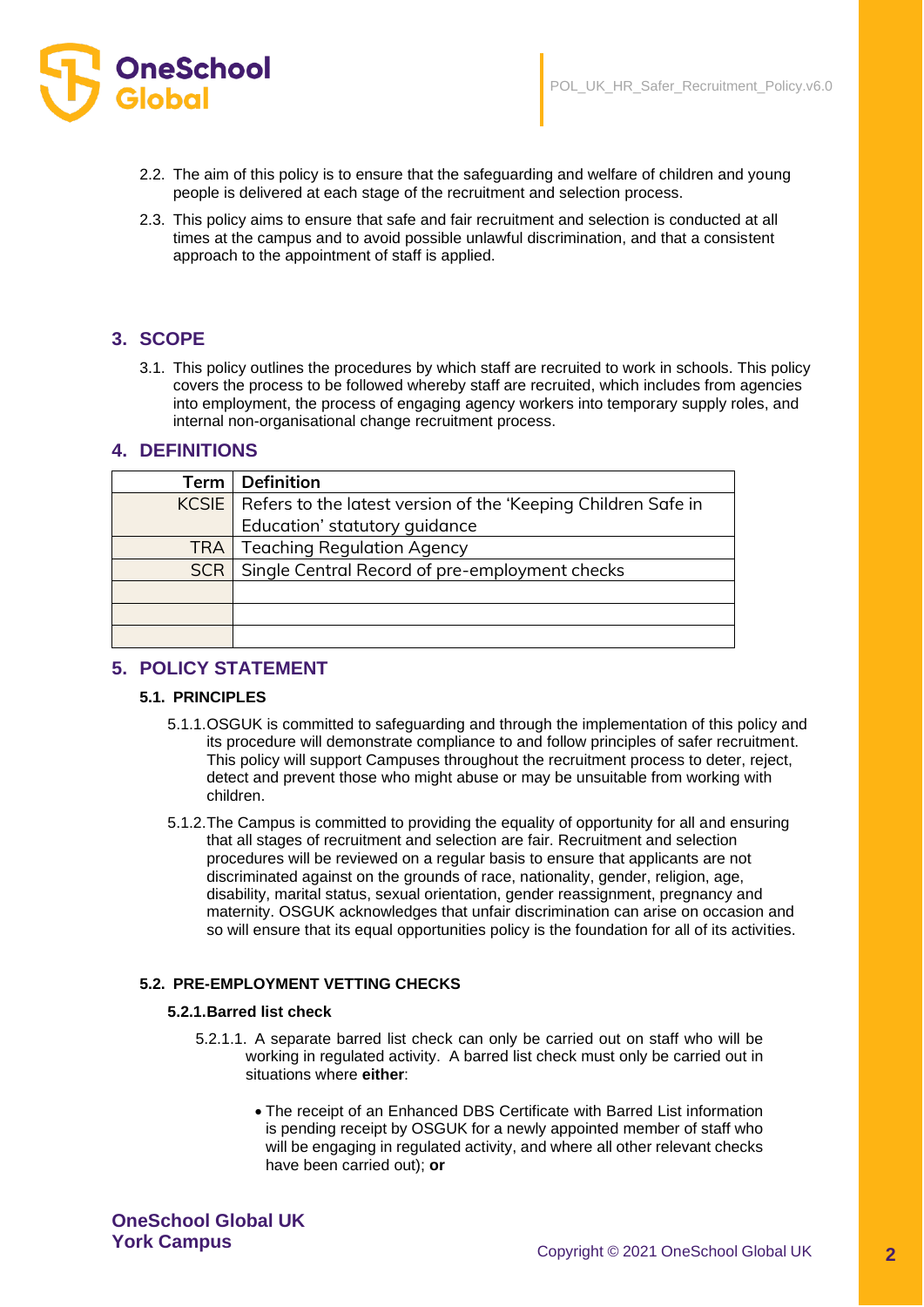

- Where an individual has worked in a school or college in a role that brought them into regular contact with children or young people which ended not more than three months prior to that person's intended appointment to OSGUK, again where all other relevant pre-employment checks have been carried out). In this latter case a separate DBS check should also be applied for in order for the individual to join the DBS online update service.
- 5.2.1.2. The employee does not need to have a Teacher Reference Number in order to carry out this check.
- 5.2.1.3. It is illegal for an employer to knowingly allow someone to carry out regulated activity with the group from which they are barred, and it is an offence for a barred person to work or seek to work in regulated activity within a group from which they are barred.
- 5.2.1.4. The check should be completed via an enhanced DBS check application where this needs to be requested in advance of the candidate starting in post, or, the Barred List can be checked separately via the DfE Secure Services [https://teacherservices.education.gov.uk/EmployerAccess/GetTeacherList.](https://teacherservices.education.gov.uk/EmployerAccess/GetTeacherList)
- 5.2.1.5. Evidence of a Barred list check being undertaken, and its outcome, must be kept on the employee's file and details entered onto the SCR.

#### **5.2.2.Criminal Record checks and disclosures**

- 5.2.2.1. All employees of the Campus are in regulated activity and therefore a new enhanced DBS Disclosure (or appropriate PVG or AccessNI check whichever is applicable) which includes a children's barred list check will be required prior to the start of employment.
- 5.2.2.2. **Use of Previous DBS** Where the post is in England and Wales and an Enhanced DBS check with a check of the Children's Barred list was in place at their previous employer and there has been a gap in employment of no more than three months, the employee may be able to start their employment using this previous DBS check. The candidate must be able to provide the original certificate for the campus to verify. However, a new Barred List check is a mandatory requirement and must be carried out prior to the start of employment. The offer of employment remains conditional until the new DBS certificate is returned and the certificate verified by the campus.
- 5.2.2.3. If the candidate does not have an appropriate level DBS check in place at their current employment that can be used (which would be under the three-month rule in England and Wales with a separate barred list check undertaken) and they are not a member of the DBS update service (and a suitable check including barred list is available), a new criminal record disclosure is required in order to commence work. The successful candidate will be informed of the arrangements for such a check.
- 5.2.2.4. The DBS checking process must be initiated before the applicant's start date but no earlier than three months before employment commences.
- 5.2.2.5. Appendix 2 must be used to record the DBS/criminal record check performed. This form must be completed and retained on the employee file.
- 5.2.2.6. The Campus Principal must have sight of the enhanced DBS (with Children's Barred list) certificate (or other official original copy of an appropriate criminal record check in Scotland and Northern Ireland) and verify that the certificate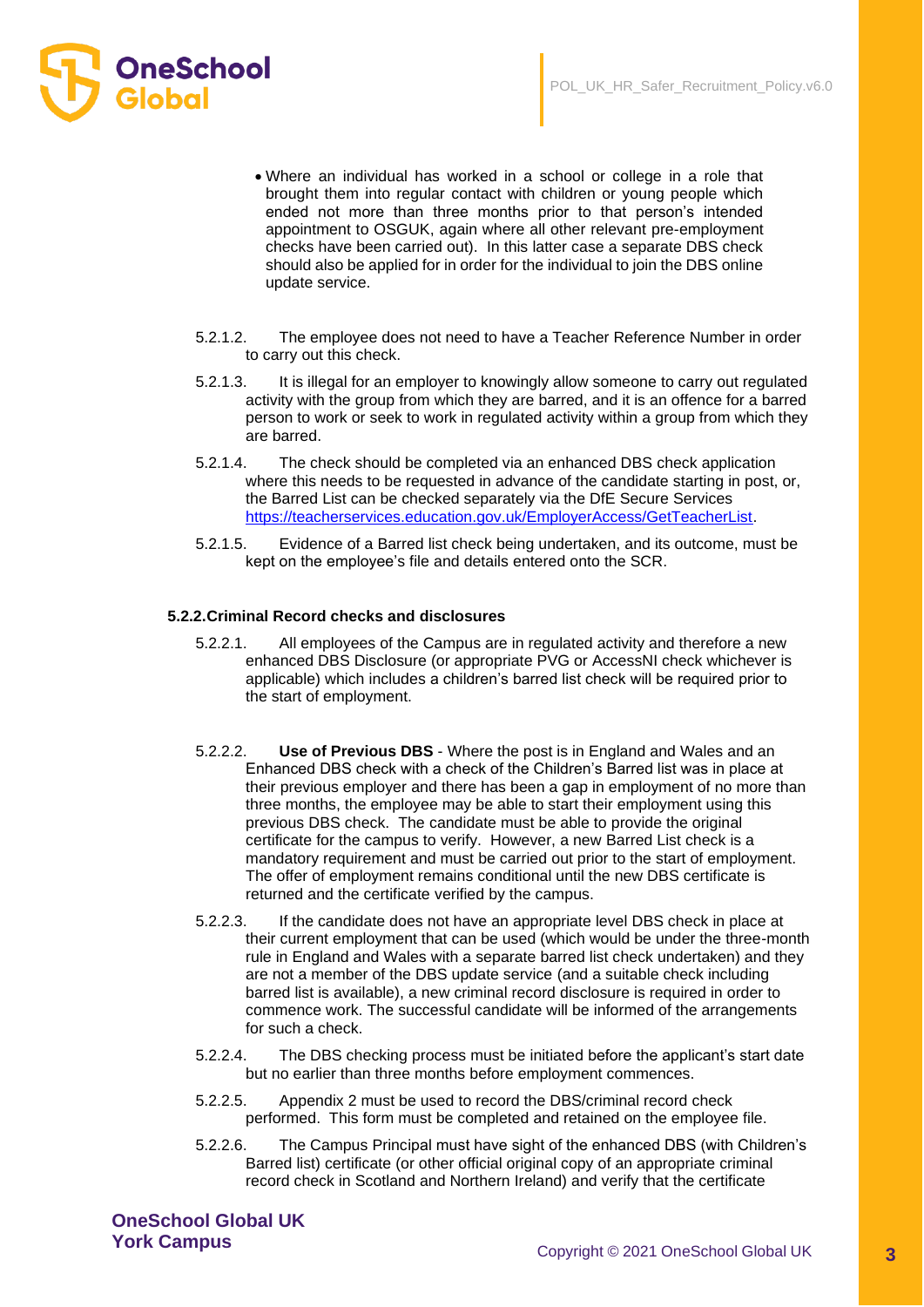

belongs to the candidate, that the DBS check has included a check of the Children's Barred list, is of an appropriate date and has been undertaken by an appropriate organisation.

- 5.2.2.7. A record of the check being verified must be entered onto the SCR and appropriate evidence kept on the staff file using the appropriate DBS/PVG overlay sheet and appendix 2 of this policy. Copies of criminal record certificates must not otherwise be retained on the staff file beyond six months.
- 5.2.2.8. **Using a DBS from the DBS Update Service** Where a new starter subscribes to the DBS update service and their membership of the service relates to a DBS check for the same level and type of workforce as their new role requires, and it contains a check of the Children's Barred list, the DBS can be used to start their employment. Their permission must be obtained before their DBS is checked online.
- 5.2.2.9. Where the DBS is enhanced but it does not contain a Children's Barred list check, a separate check of the Children's Barred list must be undertaken, and the result recorded on the SCR and in the employee file.
- 5.2.2.10. The original DBS certificate corresponding to their update service membership must be seen and the outcome of the check must be recorded on the SCR in the normal manner. A printout of online check result should be retained as evidence along with a copy of the top section (showing the DBS certificate number) of the original certificate using the DBS overlay sheet. Appendix 3 can be used to document that an online DBS check has been carried out. This form must be completed and inserted in the staff file.
- 5.2.2.11. Where a check of the DBS update service identifies that the information on the candidate's certificate has changed since the date that the certificate was issued, advice should be sought from HR and a new enhanced DBS applied for which includes a check of the Children's Barred list.
- 5.2.2.12. It is OSGUK policy to re-check employee's DBS certificates for any employee that has a break in service of more than three months (e.g. unpaid career breaks etc.). In such cases employees must be re-checked before they return to work. Parallel entries of subsequent DBS checks will be recorded on the SCR, with clear notes on the SCR to explain the timeline of events, and recorded on the staff file, along with a file note to explain the need for the additional DBS.
- 5.2.2.13. Members of staff at the Campus should be made aware of their contractual obligation to inform the Campus Principal, District Principal or Regional Principal of any cautions or convictions that arise between these checks taking place, or indeed at any time during their employment as per the Code of Conduct and contractual requirements.
- 5.2.2.14. Campuses have a legal duty to refer to the DBS anyone who has harmed, or poses a risk of harm, to a child, or if there is reason to believe the member of staff has committed one of a number of listed offences, and who has been removed from working (paid or unpaid) in regulated activity or would have been removed had they not resigned.

# **5.2.3.Starting work before DBS clearance has been obtained**

5.2.3.1. Staff will not start employment until their DBS check (or equivalent in Scotland and Northern Ireland) has been received and deemed satisfactory by the Campus.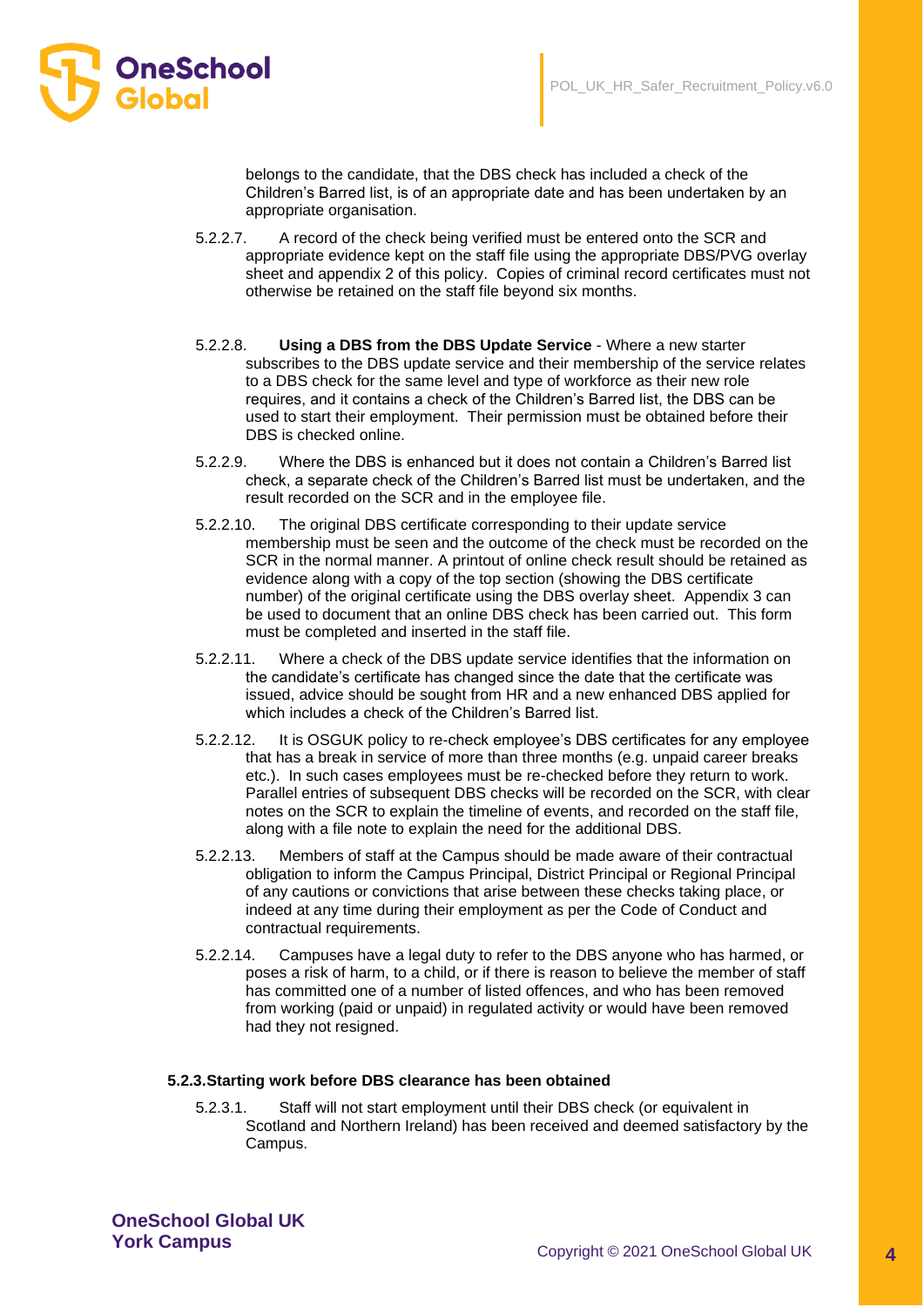

- 5.2.3.2. Exceptions to the above may need to be made very occasionally but only if all other pre-recruitment checks have been completed, a risk assessment is in place which details the supervision arrangements of the new starter and the Regional Principal deems this as satisfactory. In these cases, the risk assessment will be carried out to determine (a) whether it is safe for that individual to start work before his or her criminal record check has been verified; and (b) the level of supervision required. The individual will not be allowed to attend trips or to be alone with a pupil until the criminal record check has come through. A record of the risk assessment and supervision deemed necessary will always be made in the notes section of the SCR, and a copy of the risk assessment should be retained on the staff file
- 5.2.3.3. The application for an enhanced DBS check will still be carried out even if the person is not resident in the UK

## **5.2.4.Rehabilitation of offenders and 'positive' criminal record disclosures**

- 5.2.4.1. The Campus is exempt from the Rehabilitation of Offenders Act 1974 via the Exemptions Order and therefore candidates are required to disclose all cautions and convictions both unspent and spent in their application unless any spent conviction or caution is classed as 'protected'.
- 5.2.4.2. Where 'protected' convictions and cautions are declared the Campus cannot take these into account when establishing the suitability of a candidate. It is the candidate's responsibility to ensure that they know whether any convictions and/or cautions are classed as 'protected'. Guidance on whether spent convictions and cautions are 'protected' or whether a conviction or caution should be disclosed can be found via:

[https://www.gov.uk/government/publications/dbs-filtering-guidance/dbs-filtering](https://www.gov.uk/government/publications/dbs-filtering-guidance/dbs-filtering-guide)[guide](https://www.gov.uk/government/publications/dbs-filtering-guidance/dbs-filtering-guide)

- 5.2.4.3. If an applicant has a criminal record this will not automatically debar them from employment. Each case will be assessed fairly by reference to OSGUK's objective assessment procedure.
- 5.2.4.4. Any employee who is convicted of, or cautioned for, any offence during their employment with OSGUK must immediately notify in writing the Campus/District Principal or the Regional Principal, as appropriate, of the offence, the circumstances and any penalty.
- 5.2.4.5. Campus and District Principals, with support from HR and the Regional Principal, will decide if an adverse DBS is acceptable or whether they have a concern about the applicant's suitability to work with children.

#### **5.2.5.Candidates who have lived or worked outside the UK (Criminal Record; Professional Standing; Prohibitions on Teaching)**

- 5.2.5.1. Since 1st January 2021 overseas checks apply for any individual who has lived or worked outside the UK regardless of whether this was in or not in, an EEA country or the rest of the world. The requirement for overseas checks applies for any duration of living or working abroad.
- 5.2.5.2. Candidates who have lived or worked outside the UK must undergo the same checks as all other staff. This includes having an appropriate DBS check or, for Scotland, an appropriate criminal record check, even where the individual has never been in the UK before.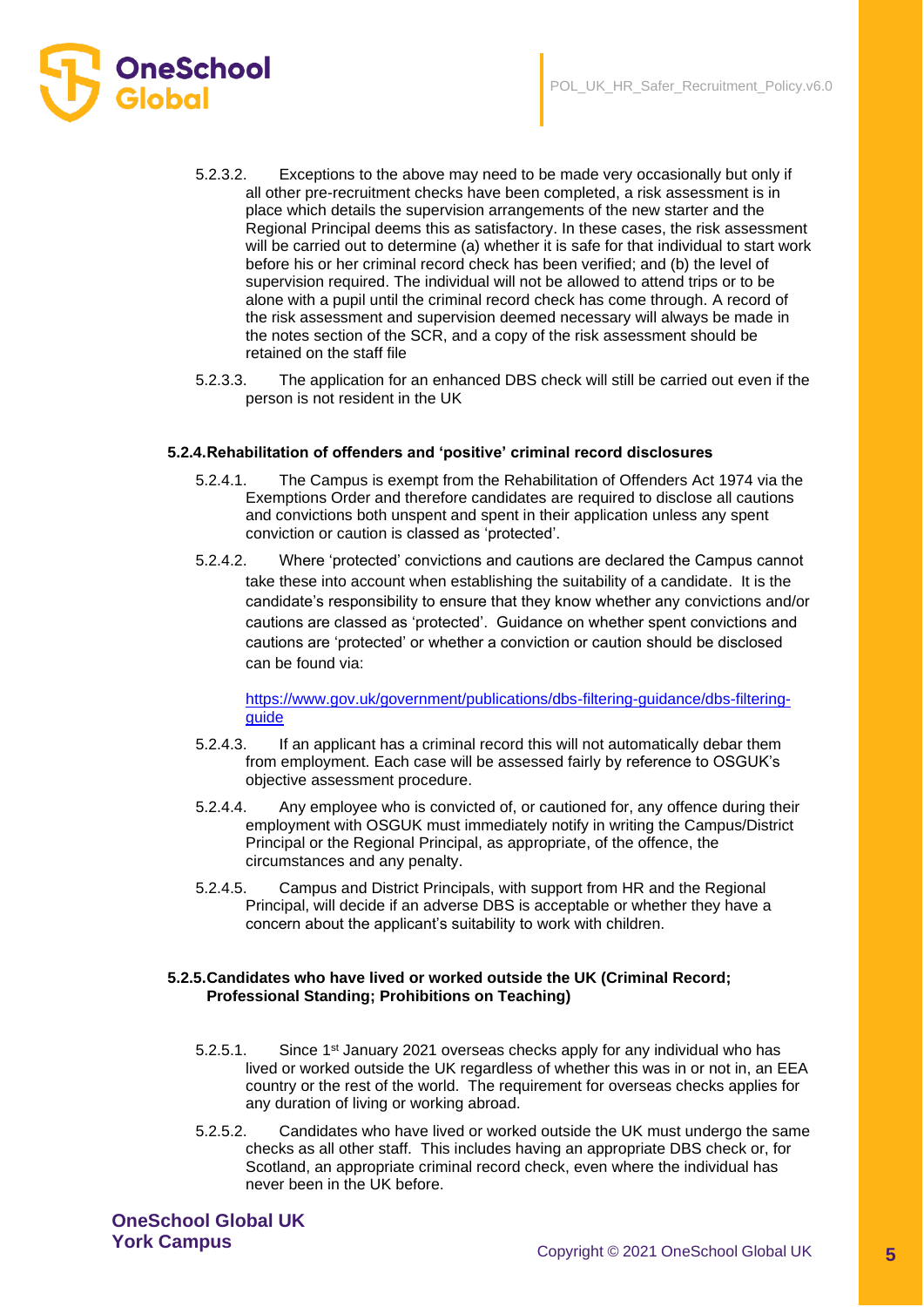- OneSchool
	- 5.2.5.3. In addition to the usual pre-employment checks and an appropriate DBS check, the Campus must make further checks which they deem appropriate so that any relevant events that occurred outside the UK can be considered. The additional checks may include, where they are available:

• **Criminal record checks** for overseas applicants from the countries where they lived and worked;

• And **in the case of teaching roles**, the applicant should obtain a letter from the professional regulating authority in the country/countries in which they have worked confirming that they have not imposed any sanctions or restrictions, and that they are not aware of any reason why the applicant may be unsuitable to teach. Overseas sanctions and restrictions may not prevent an applicant working in a UK school but the information that led to any such sanction must be considered in making the recruitment decision. Further information can be found in the DfE Guidance: Recruit teachers from overseas.

• Where the above information is not available or where OSGUK deems that the available information does not facilitate thorough consideration of a person's suitability, additional references may also be required for any applicant, and/or a risk assessment may occur to review the overall information available. A Regional Principal and the Head of HR must be involved in signing off any such risk assessment and decision

- 5.2.5.4. Advice for candidates on how to obtain overseas criminal record checks can be found via [Overseas Applicants Criminal Record Checks;](https://www.gov.uk/government/publications/criminal-records-checks-for-overseas-applicants) candidates are responsible for applying for, and meeting the cost of, any such checks and official translations.
- 5.2.5.5. For letters from Professional Regulating Authorities, applicants can find contact details of regulatory bodies in the EU/EEA and Switzerland on the Regulated Professions database. Or applicants can also contact the UK Centre for Professional Qualifications who will signpost them to the appropriate EEA regulatory body.
- 5.2.5.6. Staff should not commence employment until the relevant overseas checks are obtained, verified and recorded on the SCR of pre-employment checks.
	- The additional references requested should aim to provide information about the candidate's conduct at the time they were overseas, in addition to the two references usually received. When identifying the additional references to be sought, the education history, employment history and the referees already provided should be reviewed. Once suitable additional references have been identified, explicit consent to request the additional references should be sought from the candidate and the references requested. References should be requested via the process set out in the procedures section of this policy. A note should be made on the SCR and a file note placed upon the candidate's file within the pre-employment checks.
	- The further checks may also involve other reasonable evidence checks as discussed and agreed with HR.
	- Campuses must not rely solely on evidence of an applicant having a professional teaching qualification from overseas as them being suitable to teach in the UK; information regarding their criminal record - or lack of - must also be sought.

# **5.2.6.Identity checks and right to work**

5.2.6.1. All applicants invited to attend an interview at the Campus will be required to bring their identification documents with them – which must include their birth certificate - to both evidence their right to work in the UK (e.g. passport; birth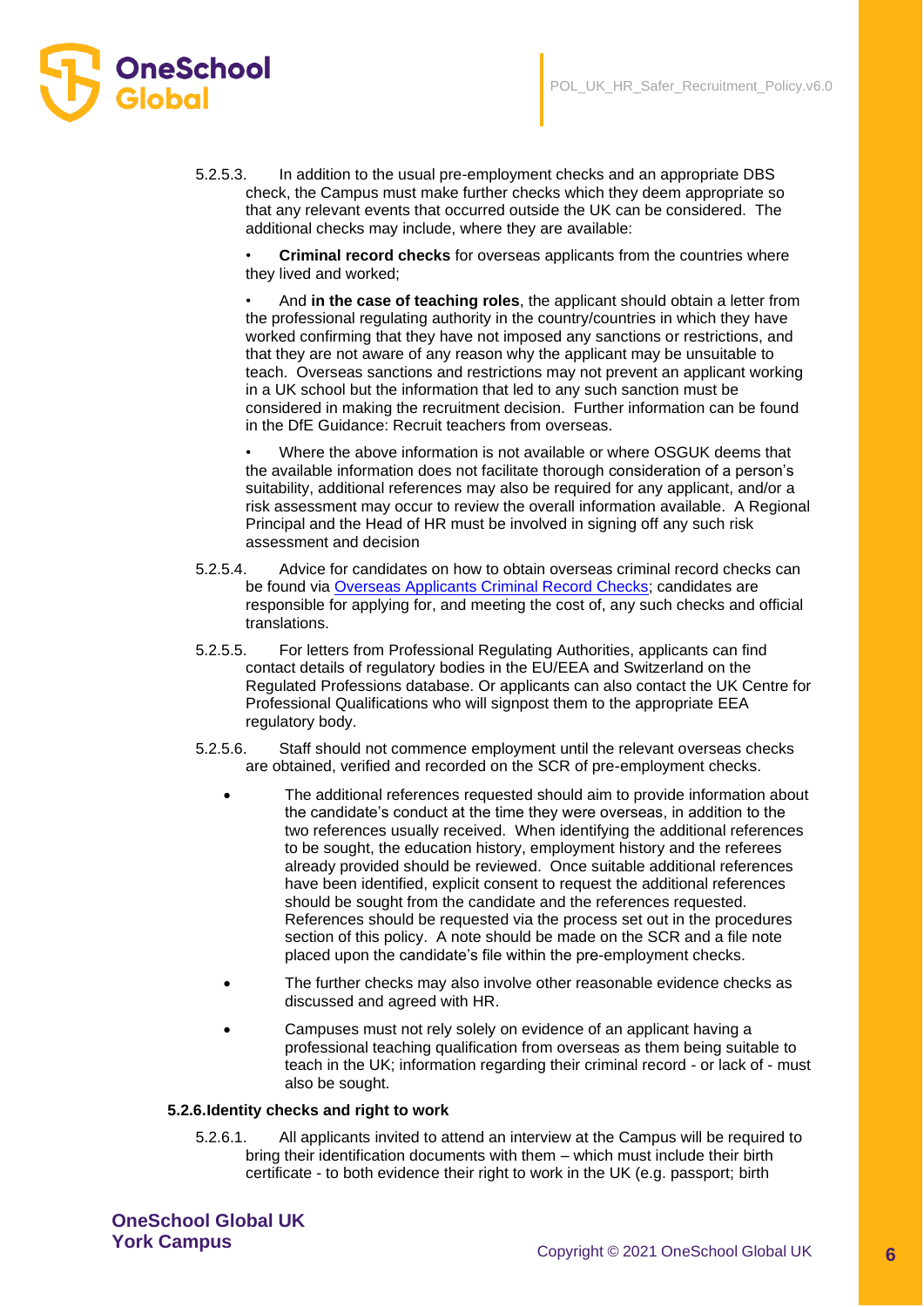

certificate) and documents to prove their identity (e.g. birth certificate, driver license) in accordance with the stipulations set out in the Immigration, Asylum and Nationality Act 2006, and as required by the Disclosure and Barring Service ('DBS') (England and Wales), or as by the Protecting Vulnerable Groups ('PVG') Scheme (Scotland), or by the AccessNI (Northern Ireland) Codes of Practice, whichever apply to the role.

- 5.2.6.2. At the interview copies of original documents which provide evidence for the individual's 'right to work in the UK' check must be taken, dated and signed by the verifier (e.g. the person responsible for checking the evidence, e.g. member of the campus admin staff).
- 5.2.6.3. At the interview copies of original documents which provide proof of identity must be taken, verified, dated and signed by the verifier. The verified should write on each of the photocopies that the 'original was seen and copied on [date] by [their name]' followed by the verifier's signature.
- 5.2.6.4. The Campus/District Principal must countersign the copies to validate that the originals have been seen and these signed copies should be retained on personnel files for successful candidates. Evidence from unsuccessful candidates should be retained on the recruitment file and then confidentially destroyed after 6 months.
- 5.2.6.5. Campuses should also complete a copy of the Home Office Right to Work Checklist for the successful candidate and the completed copy should be kept on the staff file [\(https://assets.publishing.service.gov.uk/government/uploads/system/uploads/atta](https://assets.publishing.service.gov.uk/government/uploads/system/uploads/attachment_data/file/774286/Right_to_Work_Checklist.pdf) [chment\\_data/file/774286/Right\\_to\\_Work\\_Checklist.pdf\)](https://assets.publishing.service.gov.uk/government/uploads/system/uploads/attachment_data/file/774286/Right_to_Work_Checklist.pdf). This completed document provides evidence of the Right to Work check being undertaken.
- 5.2.6.6. All documents that have been used for checking the Right to Work, or to check ID should be retained on the staff file. Any excess information provided that has not been used as part of the ID checking process, and therefore is not also evidence of right to work or qualification, should be confidentially destroyed. As such, copies of passports, birth certificates, marriage certificates and any other document that has been used in the ID checking process should be copied, verified and retained on the file. Campuses should use the staff file checklist at Appendix 1 and then retain the checklist on the file as proof of checks.

# **5.2.7.Medical fitness**

- 5.2.7.1. Anyone appointed to a post involving regular contact with children must possess the appropriate level of physical and mental fitness to perform the duties outlined in the job description before employment can commence.
- 5.2.7.2. All successful applicants are required to complete a confidential medical questionnaire and, where appropriate, a doctor's medical report may also be required. Failure to complete the medical questionnaire on time may delay an employee's start date and may lead to an offer of employment being withdrawn.
- 5.2.7.3. The Campus/District Principal must review and validate all documentation received.
- 5.2.7.4. No employment can commence until the confidential medical fitness to work certificate and where appropriate a doctor's medical report are in receipt.

#### **5.2.8.References**

**Please ensure that section 6.5 of this policy is also referred to in addition to the below information.**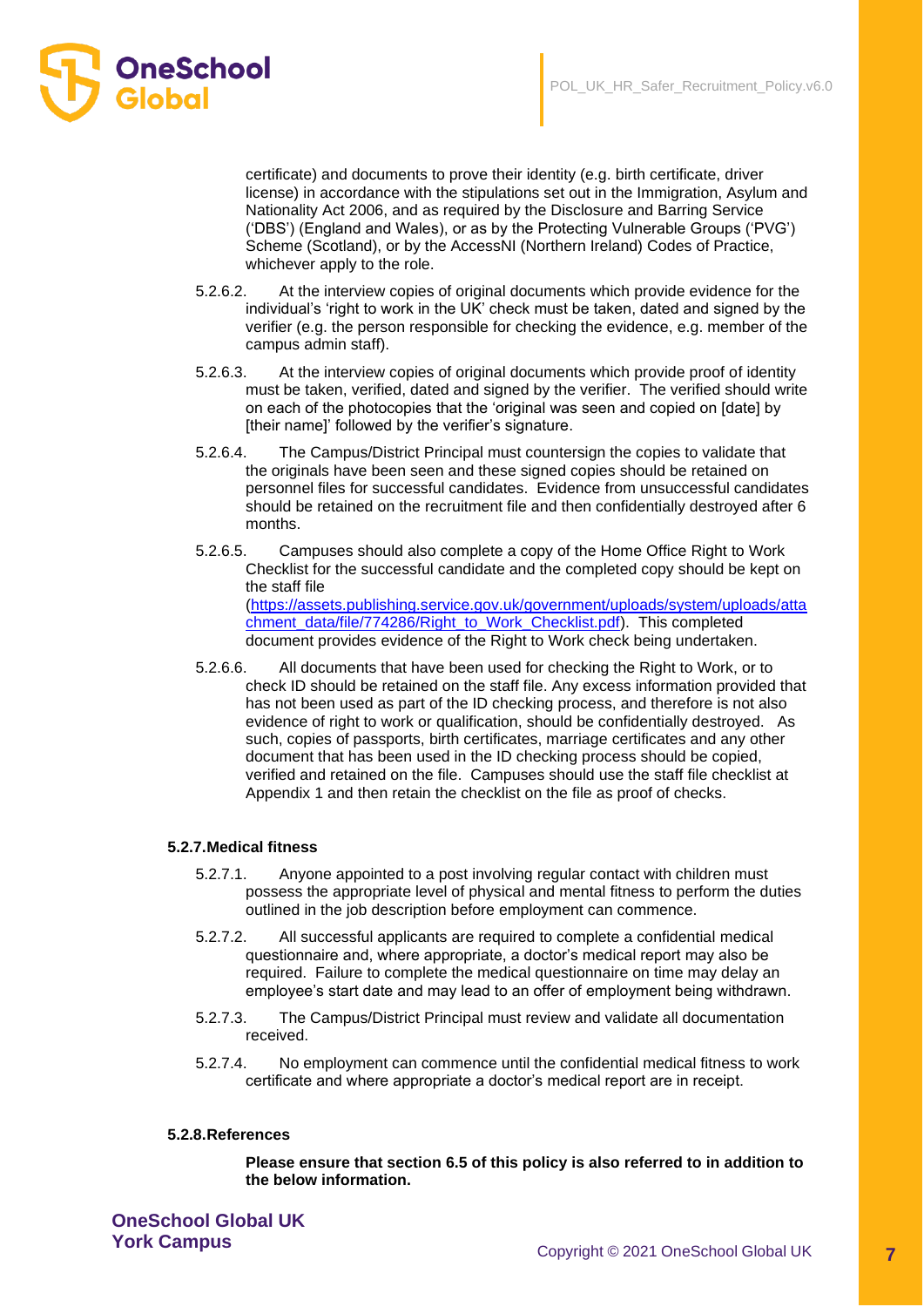- 5.2.8.1. References for applicants who are shortlisted for interview will be taken up by the central HR team, before interview. Referees must include the most recent employer as well as the most recent employer who has known the candidate working with children if relevant. A minimum of at least two references are required.
- 5.2.8.2. Open references (e.g. 'to whom it may concern' format) or references that are solely character references from close family members or friends are not acceptable. References that confirm only dates of employment can be considered but additional references on the candidate's suitability for the role offered may also be requested in such circumstances.
- 5.2.8.3. Where references are received in an electronic format the source of the reference must be verified by the Campus/District Principal, and a note made of this on the reference form (e.g. that the email is sent from a legitimate email address, and/or a conversation took place with the sender).
- 5.2.8.4. Where verbal references are taken, the person making the written record of the reference should verify the source of the reference and note the verification method used. The person taking the verbal reference must also sign and date the reference at the time of making the record.
- 5.2.8.5. All references should be signed or countersigned by the Head Teacher of the issuing school.
- 5.2.8.6. It is the responsibility of the Campus/District Principals to check references received for any contradictory information against the application form and against any further information available. Furthermore Campus/District Principals must by making telephone contact with the referee verify the references received and check that the sender was the author and is in agreement with the reference content.
- 5.2.8.7. A record of the verification being undertaken, with who and how it was undertaken, must be kept on file along with notes of the discussion that took place.
- 5.2.8.8. Where references give cause for concern the Campus/District Principal will discuss the concerns with the individual to gain their feedback and understanding. A copy of this discussion will also be retained on file.
- 5.2.8.9. Any detail of previous allegations or disciplinary action, along with any other information from pre-employment checks, will be objectively assessed and will inform any decision made regarding the candidate's suitability for the role.
- 5.2.8.10. The SCR must be used to record the receipt of references and the references plus any verification must be retained on file.

# **5.2.9.Qualifications**

**OneSchool** 

- 5.2.9.1. Qualifications should be checked prior to appointment. Where qualifications are listed in the Person Specification for the role, candidates will be required to bring in to interview the original documents or certificates of relevant registration, training or qualifications so that originals can be copied, verified and copies can be lodged retained on their personnel file.
- 5.2.9.2. Where candidates have detailed on their application form that they possess further qualifications not necessarily required by the Person Specification for the role, but these qualifications have been taken into account in making the decision to appoint the individual, these qualifications must also be checked prior to appointment, preferably at interview, with original copies being seen, and photocopies being made and verified for the employee file.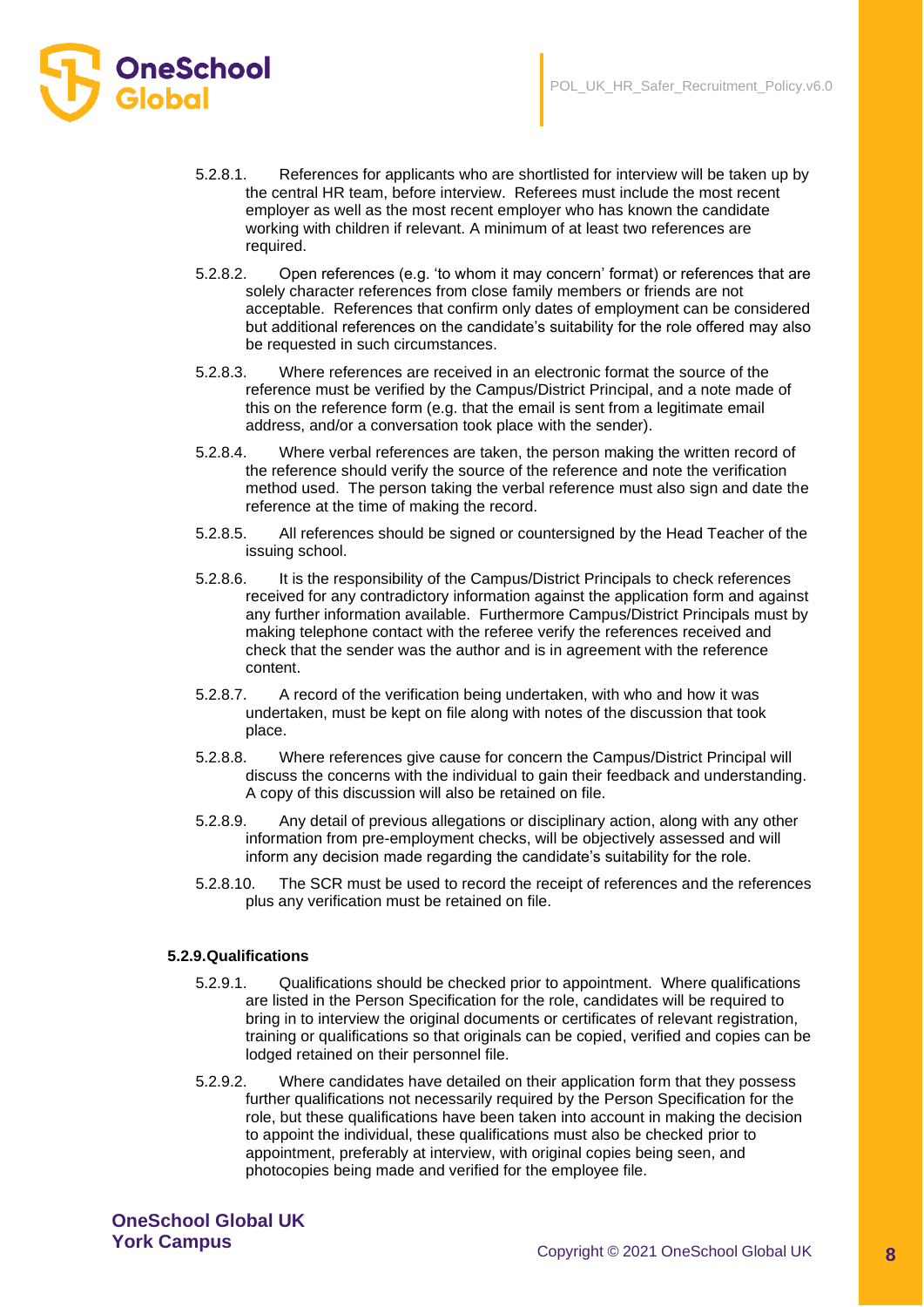- **OneSchool** 
	- 5.2.9.3. The person taking a copy of the original certificates should detail on the copied version that the 'original was seen and copied on [date] by [their name]'.
	- 5.2.9.4. For teachers a check of QTS, QTLS and the satisfactory completion of the teacher Induction will be checked via Teacher Services.
	- 5.2.9.5. All qualifications should be checked and verified prior to the employee's start date.
	- 5.2.9.6. All evidence of qualifications must be cross referenced with the application form submitted by the successful candidate and any discrepancies followed up by the Campus/District Principal prior to employment.

# **5.2.10. Prohibition Checks: Prohibition from Teaching Checks**

- 5.2.10.1. A new starter who is being offered a role to carry out teaching work will require an additional check to establish whether they are prohibited from teaching or whether they are subject to an interim Prohibition Order. Where an individual is prohibited, they must not be appointed to a role that involves teaching work.
- 5.2.10.2. A 'Prohibition from Teaching' check indicates whether there are any permanent or interim prohibitions, sanctions and/or restrictions that might prevent the candidate from being employed in certain roles. The check also indicates whether a new starter has Qualified Teacher Status (QTS), Qualified Teacher Learning and Skills (QTLS) or whether they have completed their teacher induction, if applicable.
- 5.2.10.3. A 'Prohibition from Teaching Check' must be undertaken by the campus using the 'Teacher Services' website.
- 5.2.10.4. This check should be undertaken for all staff and volunteers who are involved in teaching work or supervising classes.
- 5.2.10.5. Where new staff may be the subject of a suspension or conditional order imposed by the General Teaching Council for England (prior to abolition) that is still current, this will be checked also via the Teacher Services website and a note of that check recorded on file.
- 5.2.10.6. For teachers, the teacher number should be used, the teacher should be 'claimed' on the Employer Access Portal and the teacher report printed. For those without a teacher reference number, the list of Prohibited Teachers should be checked, and a record kept to show they are not on the list (names on either side of where their name would be should be blacked out, and only letters exposed from names on either side of the space where their name would be). The register of those not passing Induction should also be checked and evidence retained. Maiden or previous surnames should also be checked where appropriate.
- 5.2.10.7. A record of the check being undertaken must be entered on the SCR and evidence of the check should be retained on the staff file.

#### **5.2.11. Section 128 Prohibition from the Management of Independent Schools Check**

- 5.2.11.1. The Section 128 check (of the Education and Skills Act 2008) checks whether an individual has been prohibited from or restricted in the management of independent schools.
- 5.2.11.2. In relation to OSGUK, where an individual is subject to a Section 128 direction, they may not undertake a management role in an independent school as an employee, they may not be a governor or a member of a proprietor body of an independent school, and they may not be a governor on a governing body of an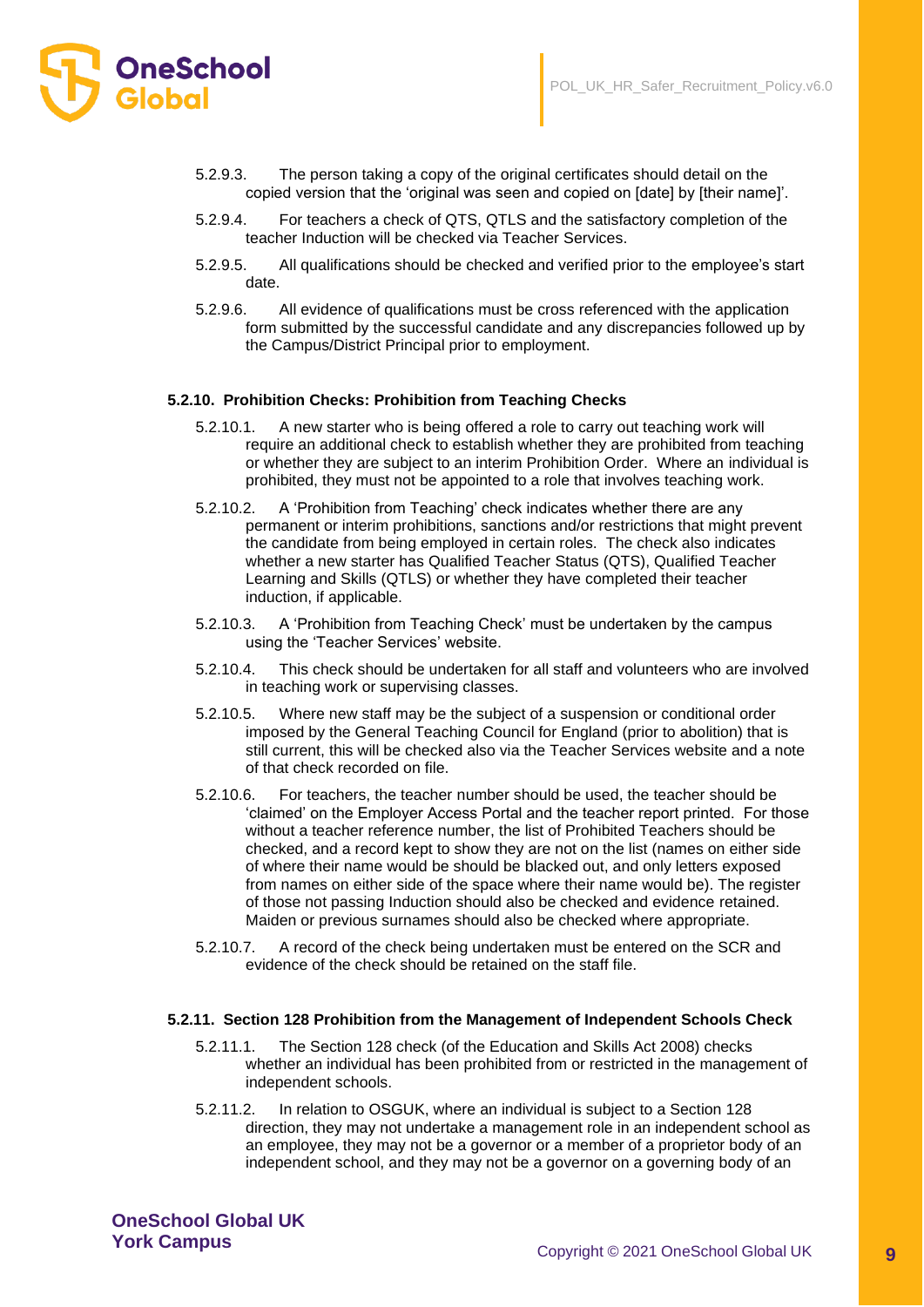

independent school that retains or has been delegated any management responsibilities.

- 5.2.11.3. This check should be carried out and recorded on the SCR for all staff employed externally or internally in roles where they are considered as having management responsibilities. Such roles include members of the Campus Administration team, Campus and District Principals, Associate Principals, Regional Principals, Senior Leadership Team members, Curriculum and department Leaders and those roles with a managerial responsibility or a national remit, amongst others. Further advice can be sought from HR.
- 5.2.11.4. A Section 128 check can be carried out via an enhanced DBS where the individual with management responsibility will be working in regulated activity. The DBS application must detail that the check is for the 'child workforce independent schools'.
- 5.2.11.5. If the employee will be working in a management role that does not require a check of the children's barred list, the check can be made using the Employer Access Portal. A copy should be made of the list of individuals who have a S.128 direction as evidence that the employee is not on it.
- 5.2.11.6. Where a current employee changes their role to one that involves management responsibility and a S.128 check was previously not required, if a repeat DBS is not appropriate, the S.128 check should be carried out via the Employer Access Portal.
- 5.2.11.7. The SCR should be updated to record the check however it is triggered and however it is performed.

#### **5.3. Induction**

5.3.1.All new staff will be required to undertake induction training. This will include:

- Safeguarding & Child Protection Policy (including role of the DSL and Children Missing Education (CME) guidance)
- Ethos, Values and Guiding Principles
- ICT & E-Safety Policy
- KCSIE part one (all staff)
- KCSIE Annex A (leaders and those who work directly with children)
- Behaviour Management Policy
- Mental Health & Wellbeing Policy
- OSG Staff Code of Conduct
- Information covering whistleblowing, acceptable use of IT, staff/student relationships and guidance on social media usage
- Staff Handbook
- All other appropriate policies and procedures for OSG UK in line with those set out in the OSG UK Probation Policy and process.
- In addition, staff will also receive health and safety training

5.3.2.A personal HR file checklist will be used to track and audit paperwork obtained in accordance with Safer Recruitment guidelines. This checklist will be retained on personal files (Appendix 1).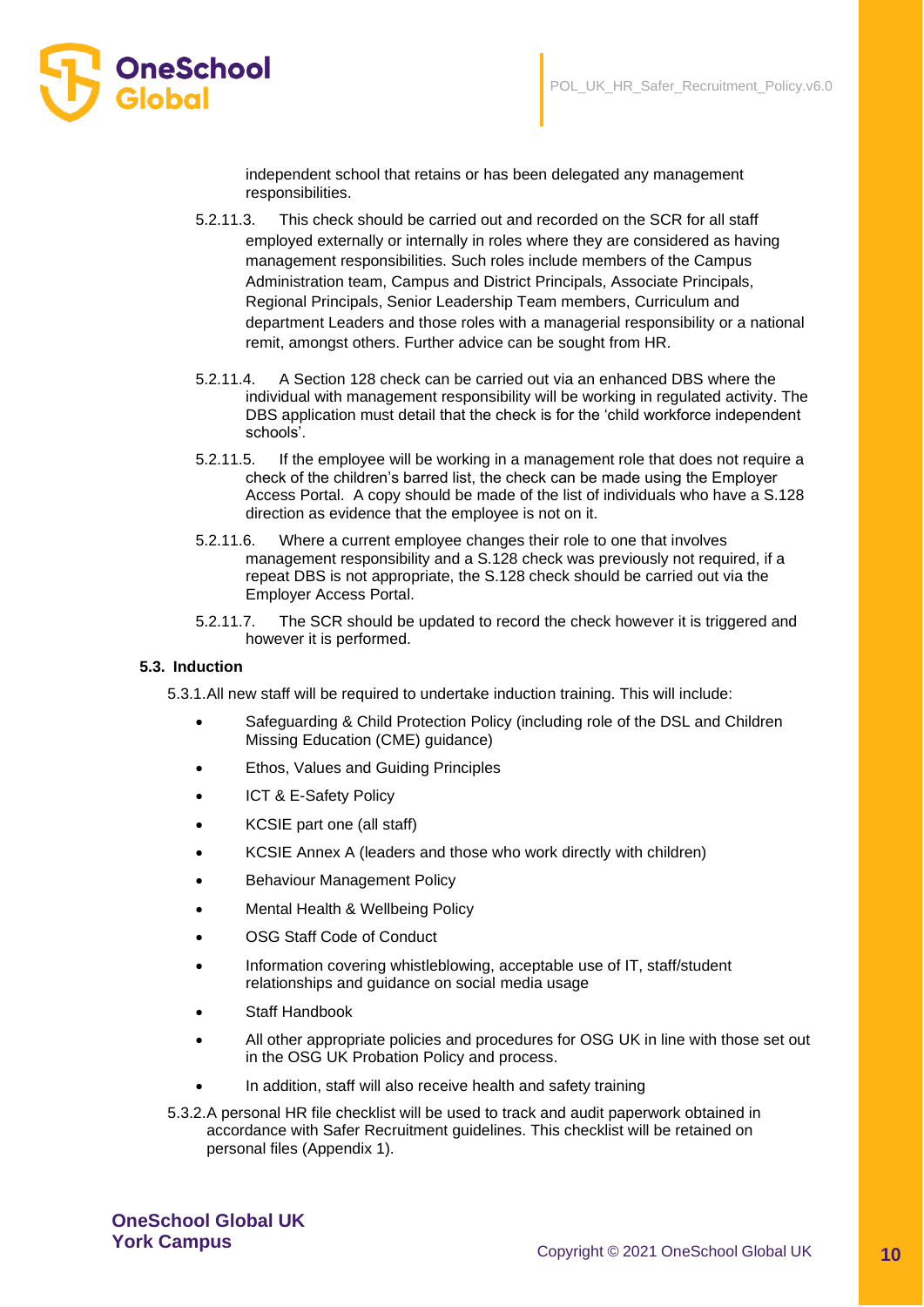

- 5.3.3.A written induction checklist(s) for each role an employee undertakes should be completed and retained on file. New staff will be enrolled on the appropriate induction.
- 5.3.4.An appropriate manager will be allocated to oversee the probation process and documentation with the new starter within the first few days of employment. This will be the Campus/District Principal or other Senior Leader delegated to this duty.

#### **5.4. Probationary Period**

- 5.4.1.All staff will be subject to a probationary period at the start of their employment. The purpose of the probation is for the employee and the employer to decide if the recruitment is a best fit. The criteria for passing the probation period are generally that the employee is completing the duties of the job description to a satisfactory level.
- 5.4.2.Further information can be found in the Probation Policy.

#### **5.5. Record retention & data protection**

- 5.5.1.Interview notes on unsuccessful applicants will be retained for a period of 6 months after which time the notes will be destroyed via confidential shredding. The 6 month retention period is in accordance with the Data Protection Act 2018 (DPA 2018) and will also allow the Campus to deal with any data access requests, recruitment complaints or to respond to any complaints made to an employment tribunal.
- 5.5.2.Interview notes, assessments and evidence of pre-employment checks will be retained on the employee's file in accordance with DPA 2018.

#### **5.6. Ongoing employment**

5.6.1.It is recognised that safer recruitment and selection is not just about the start of employment but should be part of a larger policy framework for all staff. The Campus will therefore provide ongoing training and support for all staff, as identified through the annual review/appraisal procedure, Continuing Professional Development programme, and through ongoing staff training.

#### **5.7. Monitoring**

5.7.1.The Regional Principal and HR Business Partner are responsible for ensuring that this policy is monitored and evaluated throughout the Campus.

#### **5.8. Leaving employment**

- 5.8.1.Staff leaving employment may be invited to attend an exit interview at which time an exit questionnaire will be completed by the employee and the Campus/District Principal or other appropriate person.
- 5.8.2.The information provided will be used for monitoring purposes; where a review of exit interview data is used the information provided would be reported upon anonymously. The exit interview form will be included on the individual's post-employment personnel file.

#### **5.9. Contractors**

5.9.1.The Campus should check that any staff employed by contractors, which may include catering and cleaning staff, have been subject to all pre-employment checks as per safer recruitment requirements in relation to working within the school setting. This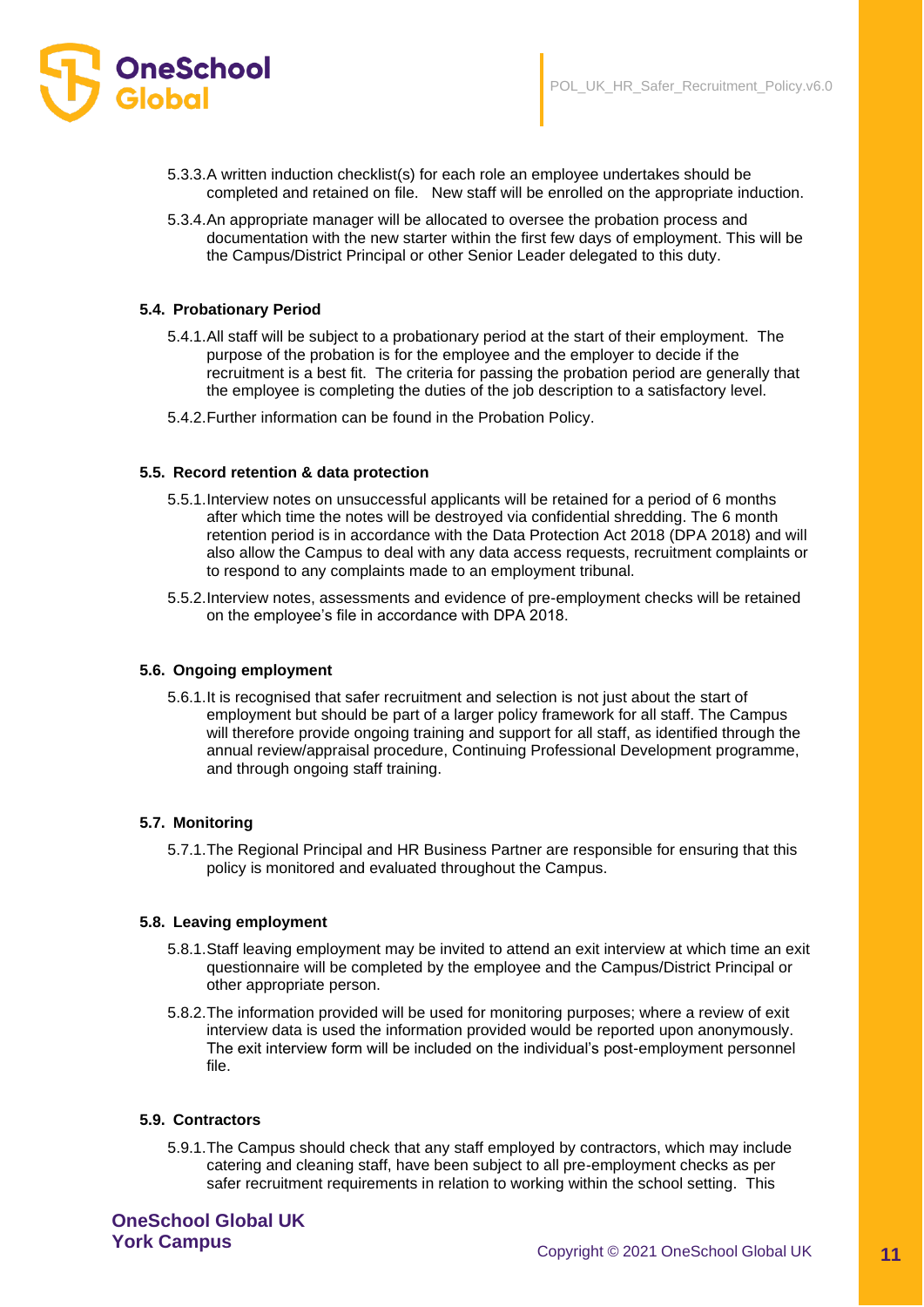

confirmation should be from the employer of the contractor/s, should be in writing and should be retained for inspection purposes.

5.9.2.Campuses must follow the guidance as set out in the Contractors (Non-Employed Staff) policy.

#### **5.10. Volunteers**

- 5.10.1. Where volunteers are recruited or engaged with to work with OSGUK, campuses should follow the guidance within the OSGUK Volunteers policy.
- 5.10.2. The range of checks carried out on volunteers will depend upon the role that the volunteer is to fulfil and whether the role entails working in regulated activity (e.g. an example would be working unsupervised with children) or whether the role is working with students in a supervised manner (not classed as regulated activity). Further details can be found in the OSGUK Volunteers policy.
- 5.10.3. A risk assessment is carried out on volunteers the determine what recruitment checks should be carried, the risk assessment is retained on their file.

#### **5.11. Visiting Speakers**

5.11.1. Where visiting speakers are invited by staff or students campuses must refer to the guidance within the Contractors (Non-Employed Staff) Policy to ensure that speakers are suitable and appropriately supervised. Where a visiting speaker attends regularly details of the suitability checks must be recorded on the SCR.

#### **5.12. Agency workers as temporary supply staff**

- 5.12.1. The template letter of assurance at Appendix 5 of this policy should be used at the outset of engaging with the employment agency, in some cases central HR will have copies of the completed letters of assurance. The letter of assurance is different to the 'written confirmation of checks' that agencies must provide for each agency worker.
- 5.12.2. The letter of assurance provides evidence that the agency performs the necessary pre-employment checks on the agency workers it provides for work in school settings. Letters of assurance should be completed by each agency that the Campus uses for temporary and 'temporary-to-permanent' staffing. Where agencies decline to provide such a letter, or another letter which covers every required check, the agency should not be used, and advice should be sought from HR.
- 5.12.3. Prior to the placement of any agency worker at the Campus written confirmation is required from a supply agency that it has satisfactorily completed all relevant checks for the particular worker to the level required for the post that they are to work in. This must include confirmation that an appropriate level of enhanced DBS/criminal record check with Children's Barred List check (aka List 99) has been carried out if the work is regulated activity; confirmation of whether the DBS contains a disclosure, or any information, must also be provided. The DBS must correspond to membership of the DBS update service or not be more than three months old by the date that the worker is due to begin to work at the Campus (where the DBS for the agency worker does not meet these criteria, advice must be sought from HR and the agency must be asked to provide a new Barred List check). Appendix 6 can be used to document that the agency worker has been assessed as suitable for the placement.
- 5.12.4. The agency must provide to the Campus the following documents ahead of commencement:
	- Written/email confirmation that all relevant recruitment paperwork and preemployment checks are in place for the agency worker, with the checks and their outcomes clearly listed and evidence of those checks should also be provided (see 5.12.5 below)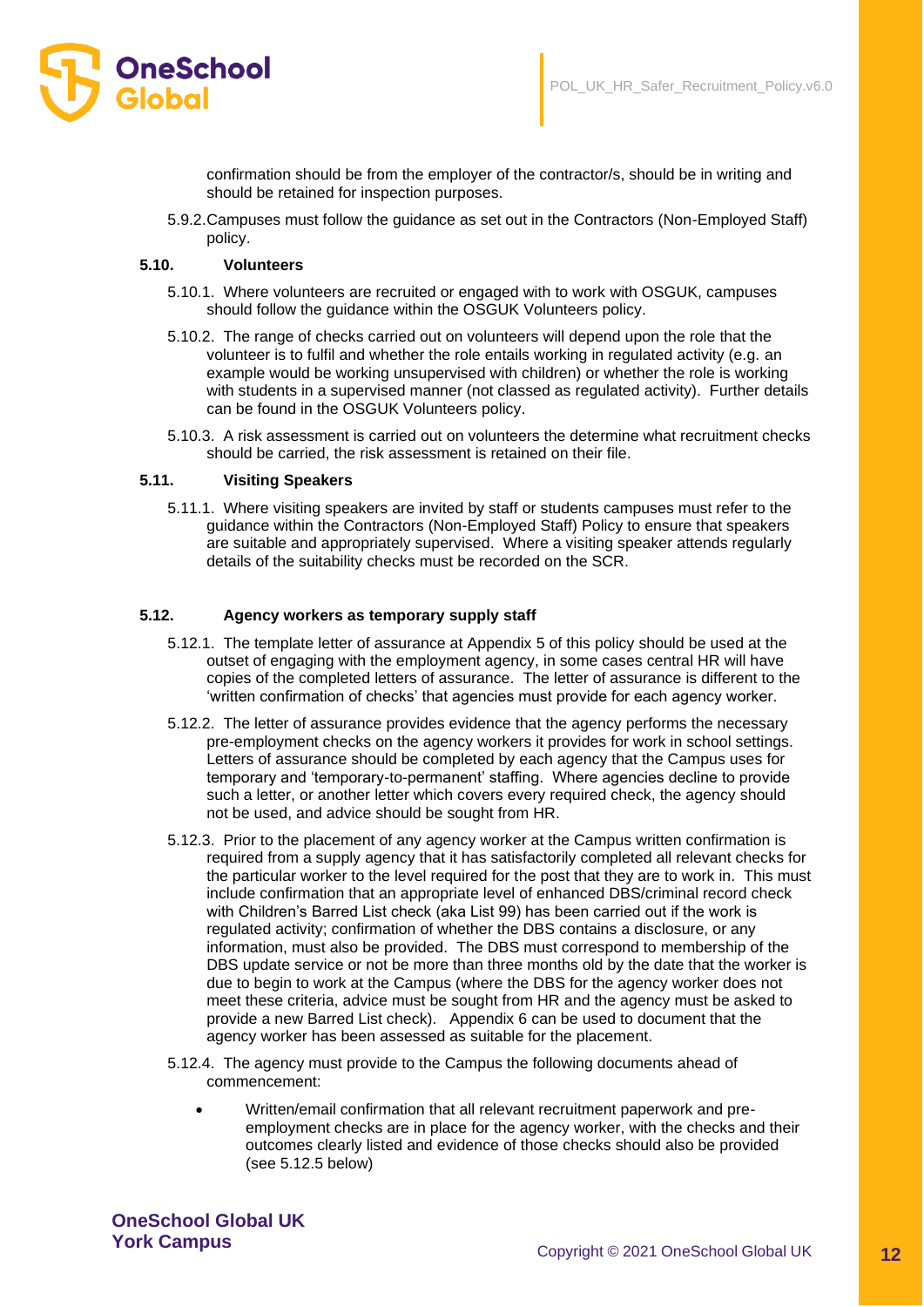

- copy of the DBS certificate (or its equivalent where the agency work is conducted in Scotland or Northern Ireland)
- copy of the worker's photographic identification.
- 5.12.5. The written confirmation should document detail of the following checks having been undertaken for the particular agency worker and whether the outcomes where suitable or satisfactory:
	- Confirmation that an appropriate DBS/criminal record check has been undertaken, including the date of the check, the authority requesting the check, confirmation that the check was at an enhanced level and whether a check of the Children's Barred list was included. Alternatively, where the agency worker subscribes to the DBS online update service the agency should confirm that they have seen the corresponding enhanced DBS certificate, they have checked the update service and the agency should detail whether there were any changes to the certificate indicated by the online update. Where there were changes a new DBS should be applied for by the agency. Any DBS provided by an employment business should not be more than 3 months old at the date the work is due to start, unless the DBS being reported upon is linked to an active subscription of the DBS online update service. Where an agency worker is being presented for work by an agency and their DBS does not meet these criteria, advice must be sought from HR.
	- That a Children's Barred list check has been undertaken (where the DBS has not been requested by the same agency);
	- That where the worker has lived outside the United Kingdom, and obtaining a DBS/appropriate criminal record certificate is not sufficient to establish the person's suitability to work in a school the agency must have obtained such further checks as appropriate, having regard to any guidance issued by the Secretary of State and where relevant guidance from the National Assembly for Wales;
	- That the worker's identity was checked, which included their birth certificate and evidence of any name change;
	- The worker's right to work in the UK has been checked;
	- That a check was made to establish whether the worker was prohibited from being involved in the management of an independent school under Section 128;
	- That a check was made to establish whether the worker has/is prohibited from teaching, has a disqualification, or has a restriction placed upon them;
	- That the worker has been checked for any prohibition order or interim prohibition order, and the outcome and the date that this check was made.
	- That the worker's qualifications have been checked;
	- That the workers employment history has been checked with at least two suitable references having been requested and received;
	- That the worker's physical and mental fitness for the role has been confirmed
- 5.12.6. The agency worker on their first day should provide original copies of their criminal record check that corresponds to that which the agency has reported upon, and their photographic identification document. The Campus should record on the SCR that these original items have been seen and note that appropriate written confirmation was received from the agency.
- 5.12.7. A record of the checks for supply staff will be included in the SCR and a copy of the written confirmation from the agency, along with Appendix 6 completed should be kept on file for an appropriate and proportionate amount of time. Any such information would be treated as confidential, and a documented risk assessment conducted where necessary in the event of a positive disclosure.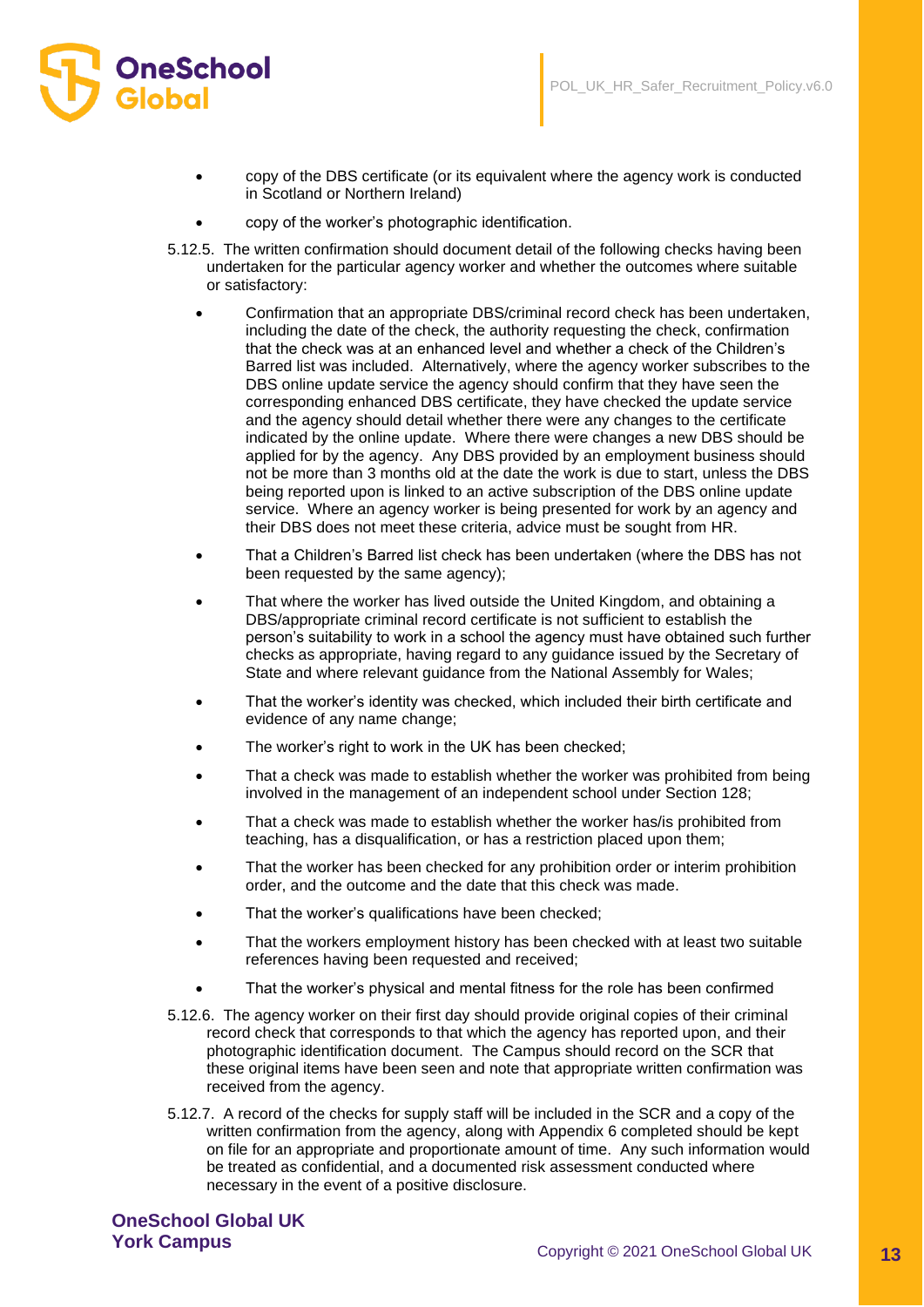



5.12.8. Identity checks must be carried out to confirm that an individual arriving at the Campus is the individual whom the agency has referred, and that any notes provided on the DBS of previous cautions or convictions are acceptable for the individual to be working within the Campus. This decision will be taken by the Campus/District Principal, the Regional Principal and the Head of HR. Any such information would be treated as confidential, and a documented risk assessment conducted where necessary in the event of a positive disclosure.

## **5.13. Recruiting Agency Workers into paid employment**

- 5.13.1. Whether agency workers have worked on supply at the Campus, or whether they have been put forward as a candidate for a vacant role, must go through the same interview and assessment process as they would if they were a direct applicant.
- 5.13.2. When employing agency workers who have been working in a supply role, or where employment agencies have put forward candidates for vacancies which lead to a conditional offer of employment being made, the Campus must undertake its own preemployment checks as outlined in section 5.2 of this policy. Prior to the start date of employment and prior to the offer of employment becoming 'unconditional', satisfactory results for each of the checks must be received by the Campus, and the Campus must have carried out any risk assessments deemed necessary in relation to any of the preemployment checks (e.g. any adverse results of any pre-employment checks).
- 5.13.3. Where staff are being recruited directly from an agency, prior advice should be sought from HR in relation to the candidate placement terms and conditions which the agency put forward, prior to the discussion of any offer of employment.

#### **5.14. Reasonable adjustments for the Recruitment and Selection process**

5.14.1. The Equality Act 2010 makes it a requirement to make reasonable adjustments to the recruitment process if an applicant makes the employer aware that they have a disability. This applies to the entire recruitment process.

# **6. PROCEDURES**

**The following procedures and practices are in place to ensure the safe recruitment of staff and to ensure equality of opportunity.**

#### **6.1. Advertising and the initial process of recruiting**

#### **Advertising**

- 6.1.1.The Campus will generally advertise vacant posts to encourage as wide a field of applicants as possible. This can involve internal and external advertisement in relevant local and national publications or websites, including the OSGUK website and the Campus' own website. Any advertisement will include a clear statement of the OSGUK commitment to safeguarding and promoting the welfare of children.
- 6.1.2.Where an advert contains an informal contact point, this shall be for the purpose of expanding on the job details and requirements; it is not an informal selection procedure.

#### **Job Description & Person Specification**

6.1.3.The job description outlines the general nature of the post including the main duties and responsibilities. The person specification outlines the qualifications, knowledge, attributes and skills required to undertake the role and it is these criteria that are scrutinised at the short-listing and during the interview process.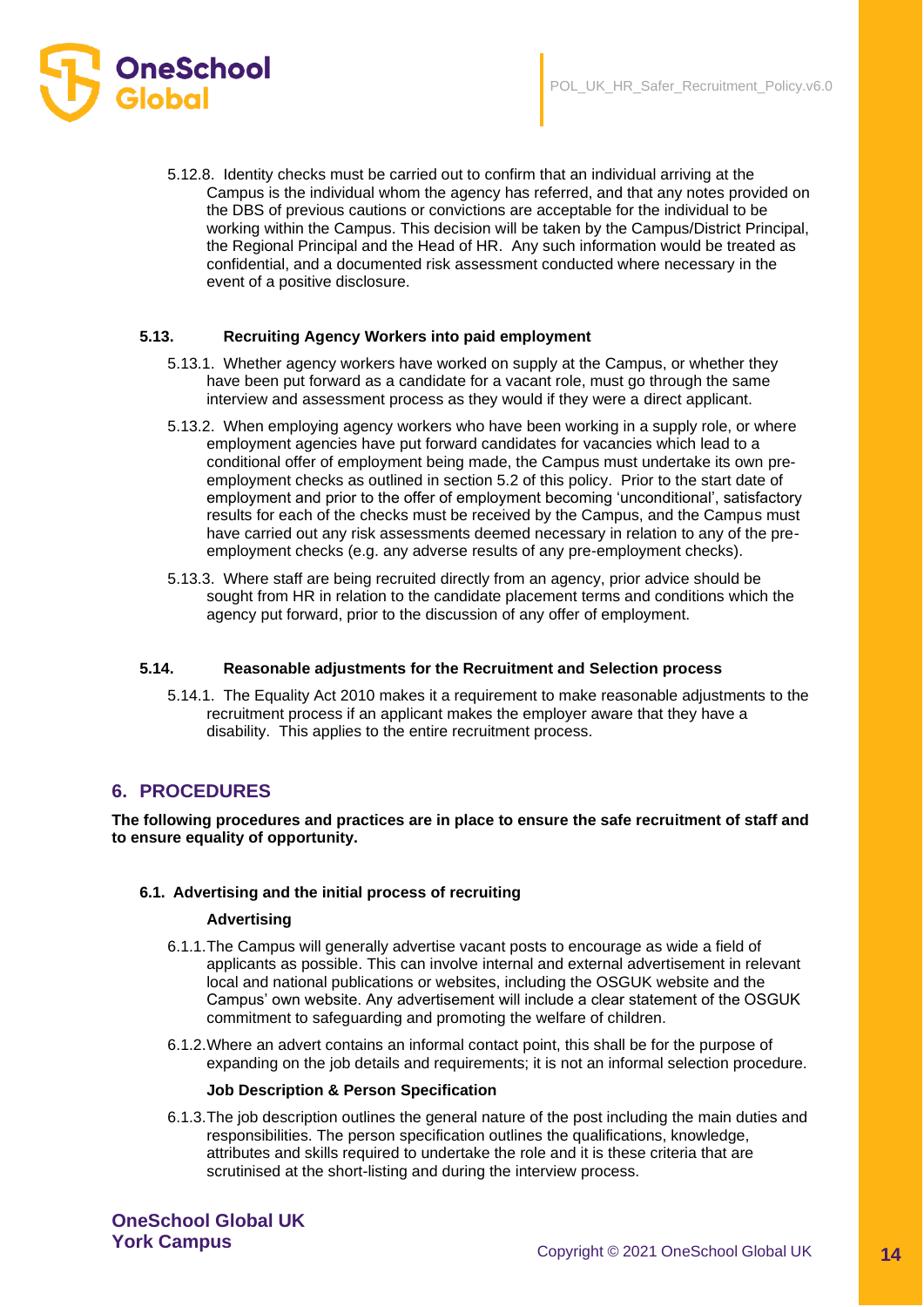## **6.2. Application pack**

6.2.1.Prospective applicants are supplied with:

- acknowledging covering email or letter
- application form
- job description and person specification
- Access to a copy of the Rehabilitation of Offenders/Recruitment of ex-Offenders Policy
- 6.2.2.Where candidates apply for any of the Campus vacancies online (e.g. via TES) the above items are made available electronically.
- 6.2.3.All applicants for employment are required to complete the Campus application form (or the online application form via TES) before their application can be considered. This form contains questions about academic achievements, qualifications and requests the full employment history. All applicants are required to account for any gaps or discrepancies in employment history and provide reasons for moving between posts. CVs without an application form will not be accepted.
- 6.2.4.The application form includes the applicant's declaration regarding convictions and working with children, and makes it clear that the post is exempt from the provisions of the Rehabilitation of Offenders Act 1974.
- 6.2.5.Where application forms are completed and submitted electronically, in the event of being invited to interview candidates will be asked to sign their application form at the declaration sections.
- 6.2.6.All applicants will be made aware that providing false information is an offence and could result in the application being rejected, a conditional offer withdrawn or summary dismissal if the applicant has been selected. It may result in possible referral to the Police and/or other professional regulatory bodies.

#### **6.3. Received applications and short-listing**

#### **Handling applications & gaps in employment history**

- 6.3.1.Applications submitted online will receive an acknowledgement email from the central HR team.
- 6.3.2.The central HR team will be responsible for collating a list of all applications as they are received by OSG UK.
- 6.3.3.All applications should be initially screened by a member of the central HR team who has completed safer recruitment training. Any applicant who has not completed OSGUK application form in full will be asked to do so if they wish to have their application considered further. Once applications are screened, they are sent on to the Campus from central HR.
- 6.3.4.All those involved in the short-listing process have a responsibility to scrutinise the application forms carefully. In addition to judging the application against the criteria for the post, anyone noticing an anomaly should make a written note to that effect.
- 6.3.5.Staff shortlisting the applications have specific responsibility for ensuring that a thorough scrutiny of the application has taken place, as per safer recruitment guidelines, prior to the interview. This should include a month-by-month record of employment since leaving school to the present date. Any gaps in employment should be noted and followed up either immediately before or at interview. This scrutiny will form part of the specific questions regarding safeguarding during the formal interview process.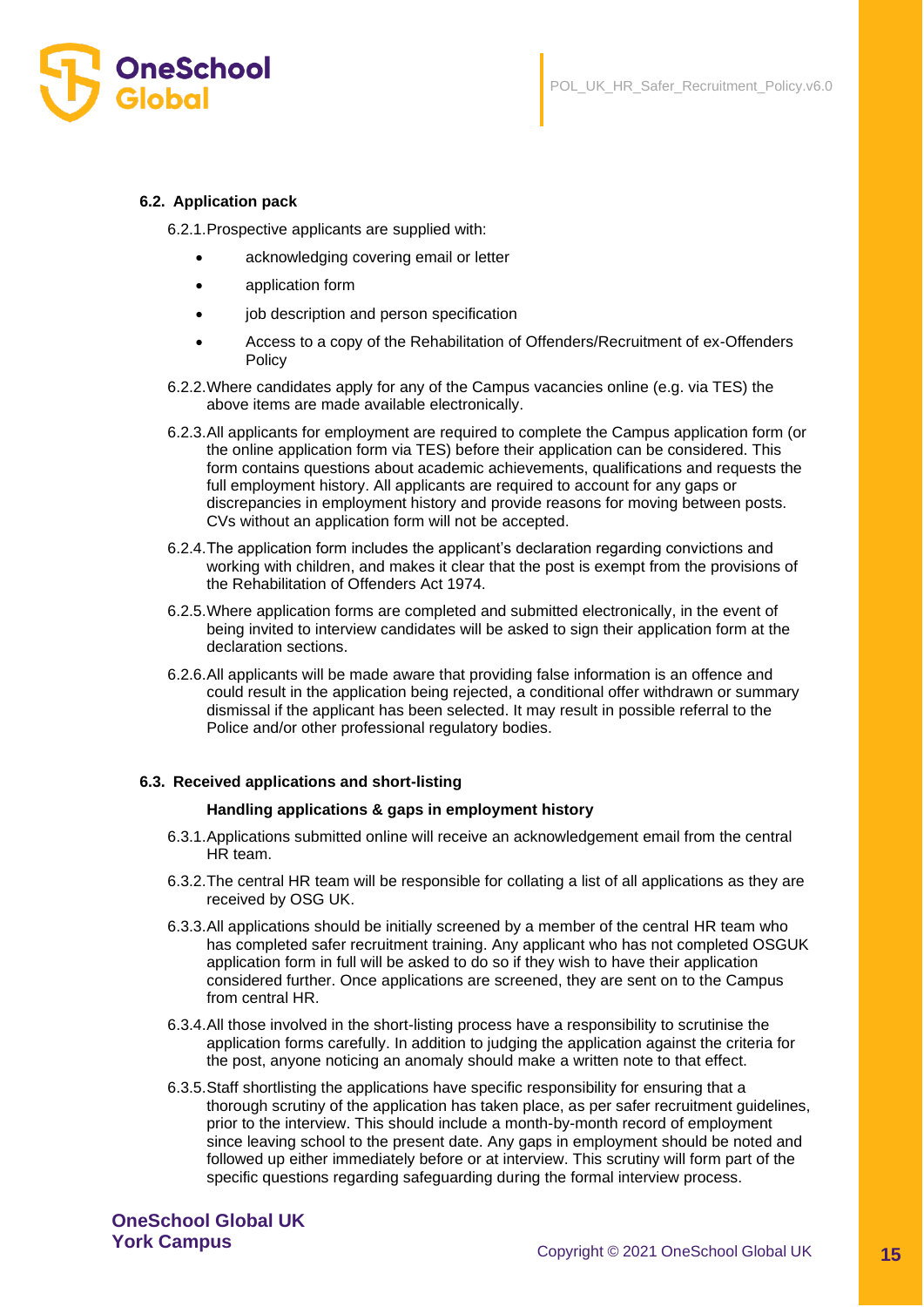

6.3.6.Any gaps in employment noted within the short-listing process need to be raised and recorded with the candidate during the formal interview. A record of their responses must be included in the record of events.

## **6.4. Shortlisting**

- 6.4.1.Shortlisting should be carried out by the interview panel members which will consist of at least two if not three individuals, who have appropriate authority, at least one of whom should have successfully completed 'Safer Recruitment' training.
- 6.4.2.The shortlisting panel will independently scrutinise applications further using a selection matrix when necessary (a simple format, objectively cross-referencing candidates against the criteria in the job description and the person specification). Where a panel member knows any of the applicants who have applied this should be declared before or during the shortlisting process.
- 6.4.3.In addition to judging the application form against the person specification criteria for the post, anyone noticing an anomaly in the information provided will make a written note to that effect to be followed up at interview if applicable.
- 6.4.4.The final shortlist will be drawn up by the panel at a shortlisting meeting. In the case of a teaching vacancy this meeting will normally be chaired by the Campus/District Principal, or the Regional Principal where involved and include the relevant line manager or HRBP.
- 6.4.5.The shortlisting meeting normally takes place within five days of the closing deadline. All those involved in the interview process should attend this meeting whenever possible. Those unable to do so should send written recommendations to this meeting on the selection matrix.
- 6.4.6.Unsuccessful shortlisted candidates are generally not contacted, and this is stated at the time of application.

#### **6.5. References**

- 6.5.1.This section should be read in conjunction with section 5.2.8 above.
- 6.5.2.References should be received and scrutinised prior to the interview date.
- 6.5.3.Referees are sent the following by the central HR team:
	- standard reference request letter
	- a copy of the job description
	- template reference form, which should be completed in addition to any written reference provided.
	- All references received from educational establishments must be signed or countersigned by the Head Teacher of the issuing organisation.
	- All references received must be checked and verified by the Campus/District Principal through contacting the referee directly to ensure that there is no incomplete or contradictory information. Records of the discussion/s should be retained, and any discrepancies or anomalies should be clarified where possible; should there be outstanding concerns following the verification conversation advice should be sought from the Regional Principal and HRBP.
	- Any detail of previous allegations or disciplinary action, along with any other information from pre-employment checks, will be objectively assessed in consultation with the RP and HR and will inform any decision made regarding the candidate's suitability for the role.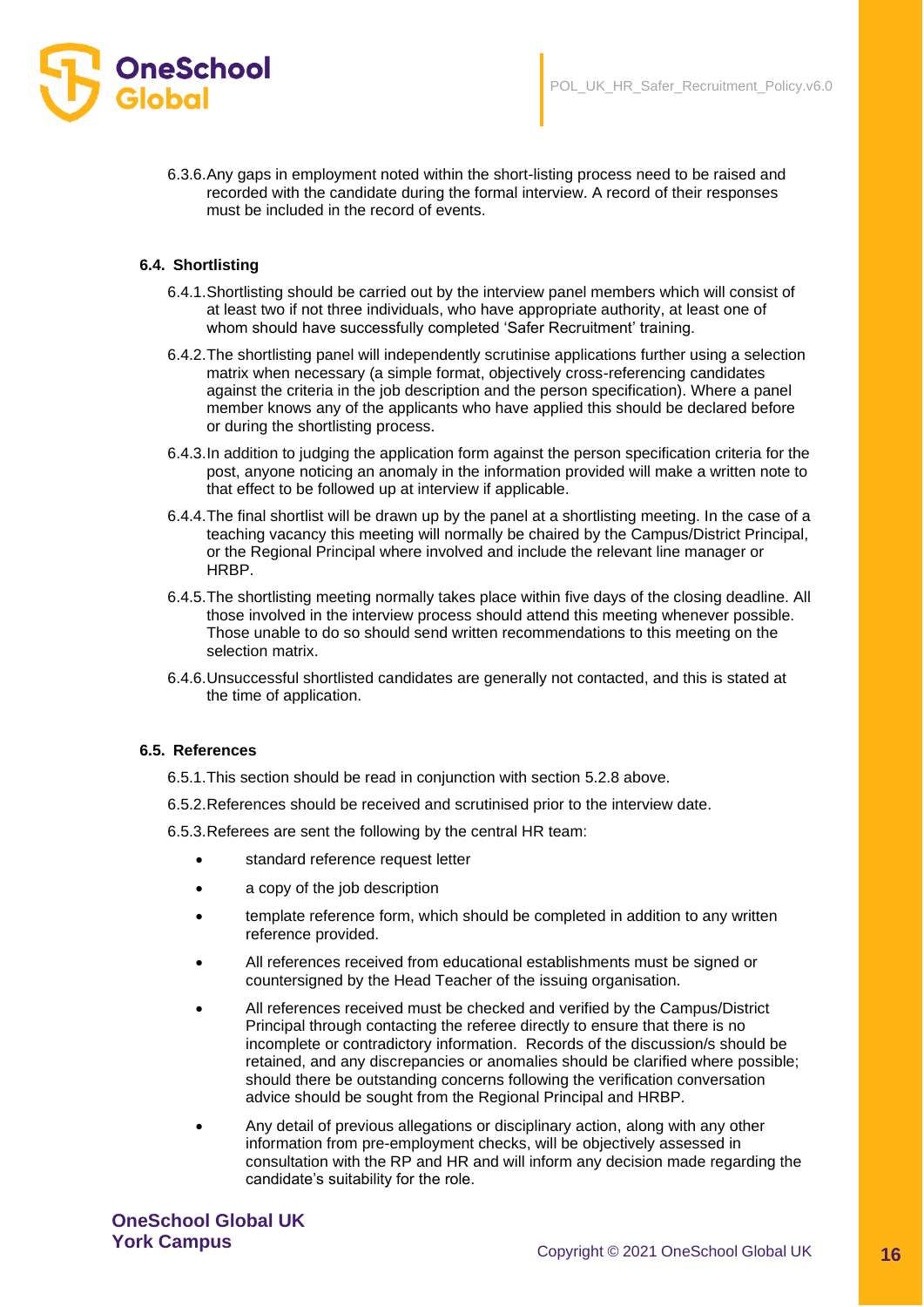

- No employment can commence until all references relating to the successful candidate have been received and validated.
- 6.5.4.Where the information provided within the reference is incompatible with that provided by the candidate, queries should also be raised with the candidate at the earliest opportunity.
- 6.5.5.In cases where there have been previous allegations or disciplinary action taken, an objective assessment of any such information should be made, taking into account any other information from the pre-employment checks and information where necessary from the applicant. Advice should be sought from HR in making the objective assessment and a decision made regarding the candidate's suitability for the role. The National Leadership Team (NLT) must approve any decision regarding the offer of employment.

#### **6.6. Interview process**

- 6.6.1.All short-listed candidates should be contacted by the Campus by telephone and/or email to invite them to attend an interview. Where candidates have detailed that they require any 'reasonable adjustments' or 'access requirements' to support them in participating in the recruitment and selection process, this should be discussed in advance of the interview and any assessment. Advice can be sought from the HR team on this matter as required.
- 6.6.2.Where the interview is for a senior member of staff, a member of the NLT must be present.
- 6.6.3.Where a panel member knows any of the candidates being interviewed, this should be declared prior to interview.

#### **6.7. Interview Expenses**

6.7.1.It is not OSGUK practice to reimburse travel, accommodation or other expenses and costs incurred by candidates who are attending assessment and interview.

#### **6.8. Invite to Interview pack**

6.8.1.The 'Invite to Interview' pack should contain:

- interview email or letter, detailing identification paperwork required, qualification certificates that should be provided on the day of interview.
- the interview programme of the day, including any information about any lesson to be taught in the case of any interviews for teaching positions and details of any appropriate test or assessment which may be required
- Campus site map, directions and parking details
- 6.8.2.The Campus does not generally offer telephone interviews, although video conference may be appropriate in exceptional circumstances.

#### **6.9. Interview programme**

- 6.9.1.The interview process should objectively explore the applicant's suitability for the role and their ability to carry out the job description and meet the person specification.
- 6.9.2.The programme normally includes:
	- tour of the department or area that the individual is going to work within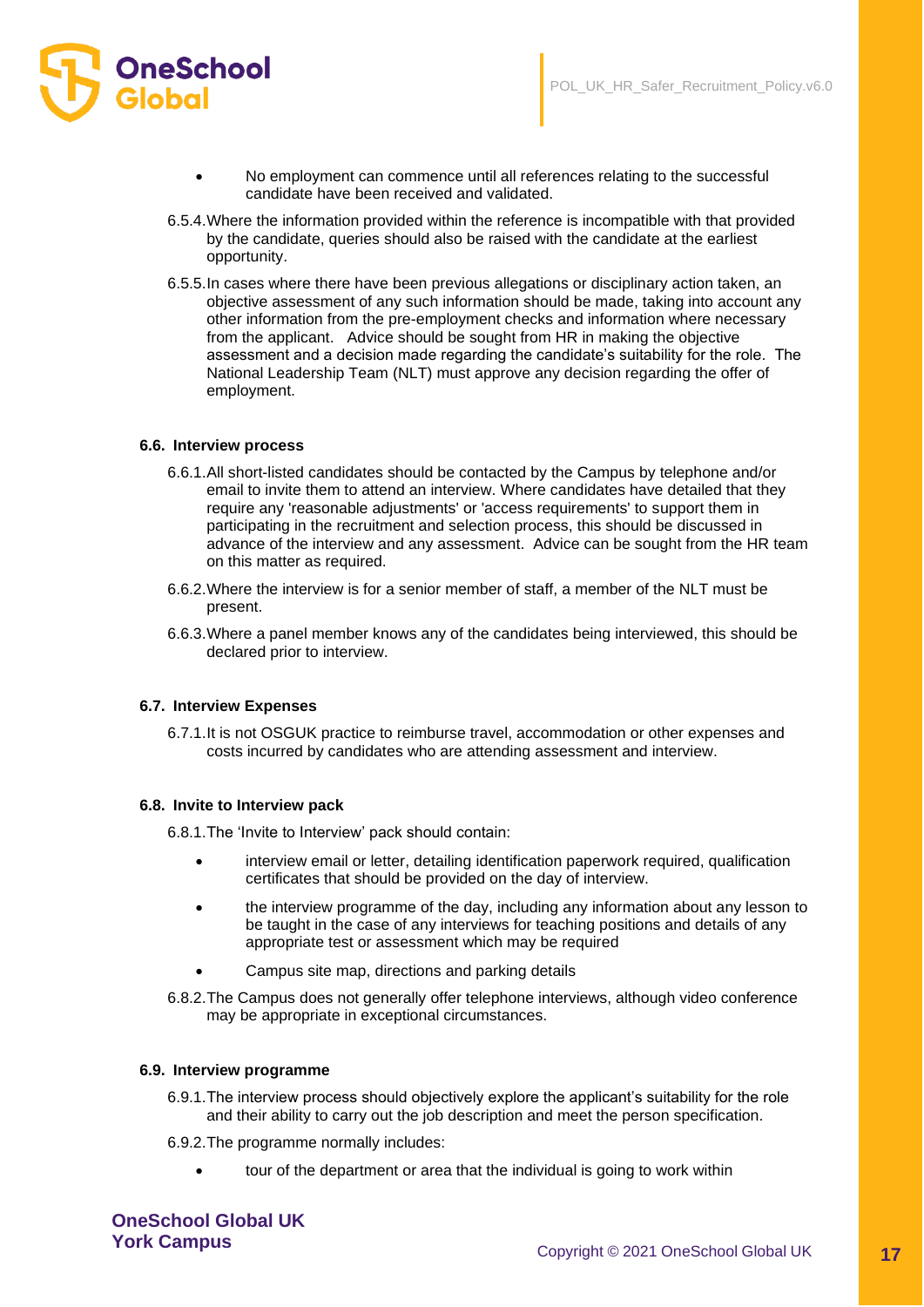

- lesson observation (for teaching posts, usually observed by an appropriate SLT member, Head of Department or Campus/District Principal)
- a test relevant to the post (usually for support staff)
- a student panel
- ideally 'meet and greet' from the Campus/District Principal and CA Team
- For senior posts, further specific assessment activities will usually be set
- For senior campus leadership posts or national leadership roles a separate safeguarding interview will usually take place
- 6.9.3.Teaching a lesson is an essential aspect of the process for making a teaching appointment. Information will be supplied to the teaching candidate ahead of the interview day providing the context and content of the lesson to be taught. Candidates are given the opportunity to ask any questions they may have about this aspect of the interview process.
- 6.9.4.Each interview process must include at least one person who has successfully undergone Safer Recruitment training (e.g. the Campus/District Principal, RP, member of the Campus administration team) within the last two years.
- 6.9.5.Interviews will be conducted in a professional manner. Interviewers should ensure that they are familiar with the Job Description and Person Specification for the post.
- 6.9.6.Core questions to assess the suitability of the candidate to undertake the role will be asked of all candidates. These questions will be agreed by the panel prior to interview, as well as any specific questions relating to an individual's application. The panel should be careful to not ask discriminatory questions or questions about a person's personal circumstances which are not related to the post.

#### **6.10. During the interview**

- 6.10.1. The interview panel will always require that candidates:
	- explain satisfactorily any gaps in employment or significant periods of time working or living abroad
	- explain satisfactorily any anomalies or discrepancies in the information available to the interview panel.
	- declare any information that is likely to appear on any enhanced criminal record disclosure
	- demonstrate their capacity to safeguard and protect the welfare of children and young people
	- demonstrate their attitude towards children and young people.
- 6.10.2. The template questions and answer sheet should be used to make notes of responses and of any questions asked by the interviewee during the interview. As a minimum, at least one question should assess candidate's understanding and application of School Safeguarding legislation relating to the region of their school and their role.
- 6.10.3. Candidates should be made aware that if successful any offer of employment would be conditional until satisfactory results of the pre-employment checks are received and the probation period passed.
- 6.10.4. During the interview process relevant qualifications and forms of identification etc. will be scrutinised and checked by the panel. Copies of relevant documents will be taken,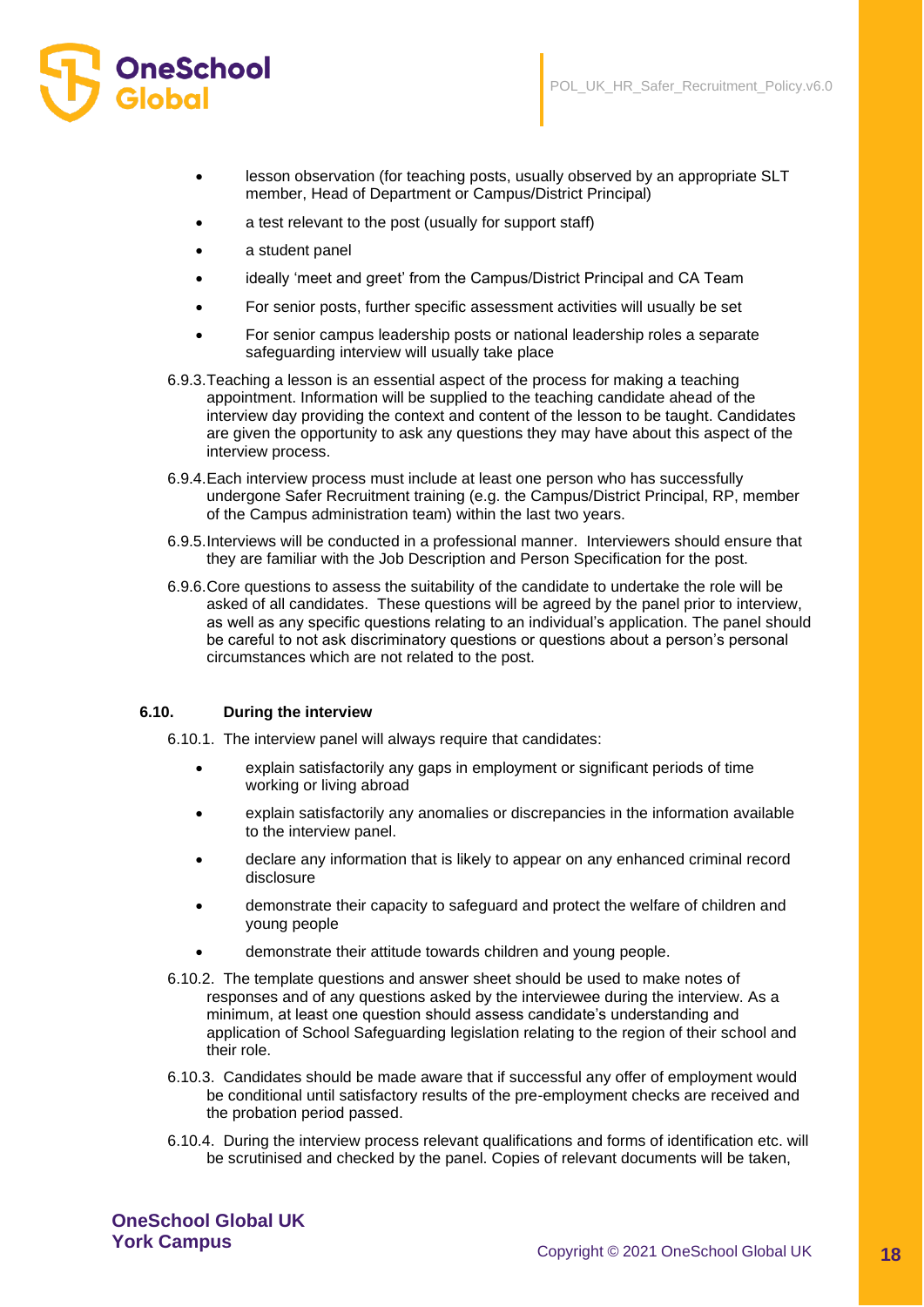

and they will be verified, dated and initialled by the Chair of the Panel to show that originals have been seen and copied.

6.10.5. Any information regarding past disciplinary action or allegations, cautions or convictions will be discussed and considered in the circumstances of the individual case at the end of the interview process. This information should be used to objectively risk assess to establish the suitability of a candidate for the role available.

#### **6.11. Candidate selection**

#### **Final selection meeting /discussion**

- 6.11.1. This is held by the panel members as soon as possible after the interviews have ended. A record of the decision-making to appoint should be noted, to ensure that there is a record to provide feedback to the unsuccessful candidate/s if required.
- 6.11.2. Panel members must bring any notes they have made with them (including lesson observations if applicable); these are collected and stored with the application file at the end of the process. All notes are stored for a minimum of 6 months. Notes regarding the successful candidate are transferred to their personnel file.

#### **6.12. Communicating the outcome**

- 6.12.1. Once the panel has agreed on the outcome and successful candidate a T6 needs to be raised by the Campus Principal and sent to the Cluster Business Manager. The CBM will gain approval from the Regional Principal and then send on to central HR who will take this to NLT for sign off.
- 6.12.2. Once signed off, a draft conditional offer letter and contract of employment will be prepared and sent to the campus for final approval.
- 6.12.3. Only after approval, can the Campus/District Principal or designated person with authority make a verbal offer of employment should contact the successful candidate as soon as possible.
- 6.12.4. Any verbal and/or written offers must state that it is a conditional offer of employment and remains subject to the receipt of all satisfactory pre-employment checks and therefore compliance with safer recruitment protocol. When the successful candidate has accepted the role, regrets will be given to candidates who were unsuccessful at interview by the campus.
- 6.12.5. Should the successful candidate decline the offer of employment, the interview panel must reconvene to consider any reserve candidates.

#### **6.13. Unconditional Offer of employment**

6.13.1. The offer of employment only becomes unconditional at the point where all preemployment checks have been received, verified and deemed satisfactory, and the employee has passed their probation period. Prior to this stage the offer remains conditional.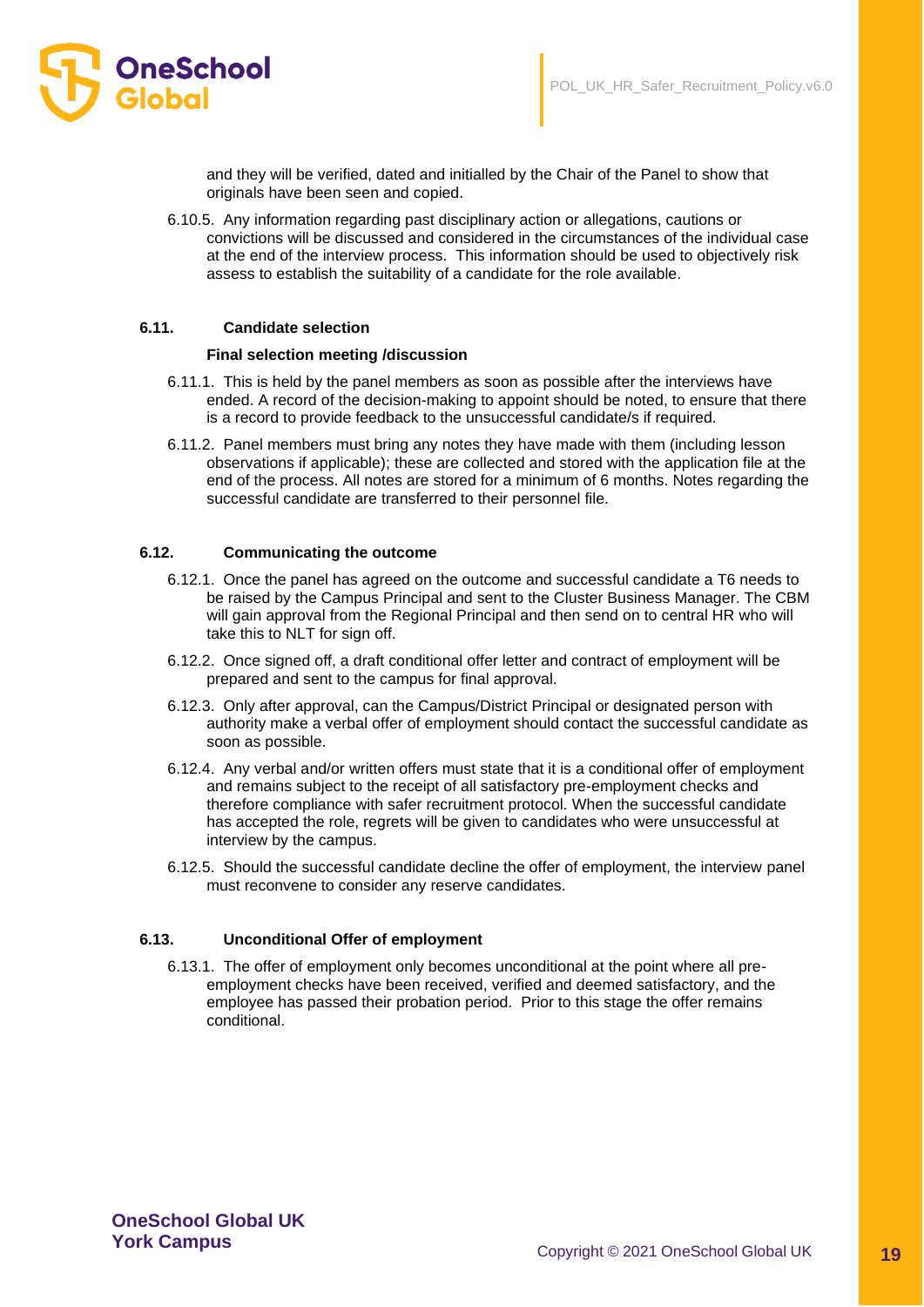

# **7. LEGISLATION / GUIDELINES**

Keeping Children Safe in Education 2021 Department for Education: Staffing and employment advice for schools – October 2018 Parts 3 and 4 of The Education (Independent School Standards) Regulations 2014 The Equality Act 2010 The Independent School Standards 2019 – Guidance for Independent Schools ISI Commentary on the Regulatory Requirements September 2020

# **8. APPENDICES**

- Appendix 1 Staff Pre-employment Checks Record
- Appendix 2 Record of Criminal Record Check
- Appendix 3 Record of Online DBS check completed
- Appendix 4 Contractor Checklist
- Appendix 5 Agency template letter of assurance
- Appendix 6 Agency Worker Checklist

# **VERSION CONTROL**

| <b>Policy Code</b> | <b>Date</b>       | <b>Version No.</b> | <b>Nature of Change</b>                                                                                  |
|--------------------|-------------------|--------------------|----------------------------------------------------------------------------------------------------------|
| QSC/41             | September 2020    | 5.0                | <b>Updated Policy</b>                                                                                    |
|                    |                   |                    | Minor updates clarifying<br>various details<br>surrounding ID checks,<br>references &<br>qualifications. |
| QSC/41             | January 2021      | 5.1                | Removal of EEA checks<br>following Brexit                                                                |
|                    |                   |                    | Clarification about                                                                                      |
|                    |                   |                    | communicating the                                                                                        |
|                    |                   |                    | outcome of an interview                                                                                  |
|                    |                   |                    | Clarification that<br>original certificate must<br>be shown if existing<br>DBS is used.                  |
| QSC/41             | <b>March 2021</b> | 5.2                | Overseas checks now<br>include EU nationals                                                              |
|                    |                   |                    | Added Mental Health &<br>Wellbeing Policy into<br>Induction                                              |
|                    |                   |                    | Clarification that a risk<br>assessment is carried<br>out on volunteers and<br>retained on files.        |